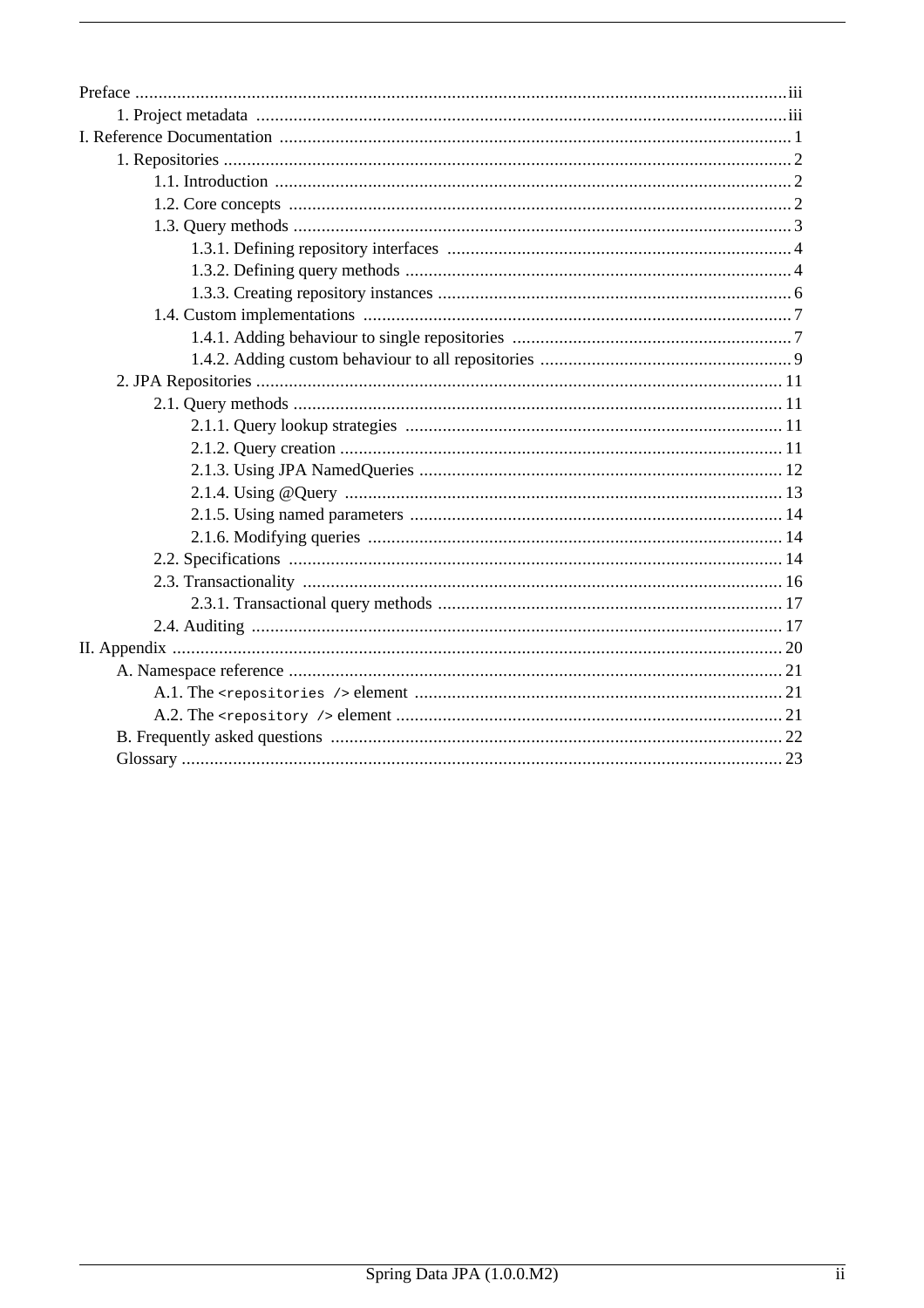# <span id="page-2-0"></span>**Preface**

# <span id="page-2-1"></span>**1. Project metadata**

- Version control [git://github.com/SpringSource/spring-data-jpa.git](http://git.synyx.org/hades.git)
- Bugtracker [https://jira.springsource.org/browse/DATAJPA](http://hades.synyx.org)
- Release repository <http://maven.springframework.org/release>
- Milestone repsitory <http://maven.springframework.org/milestone>
- Snapshot repsitory <http://maven.springframework.org/snapshot>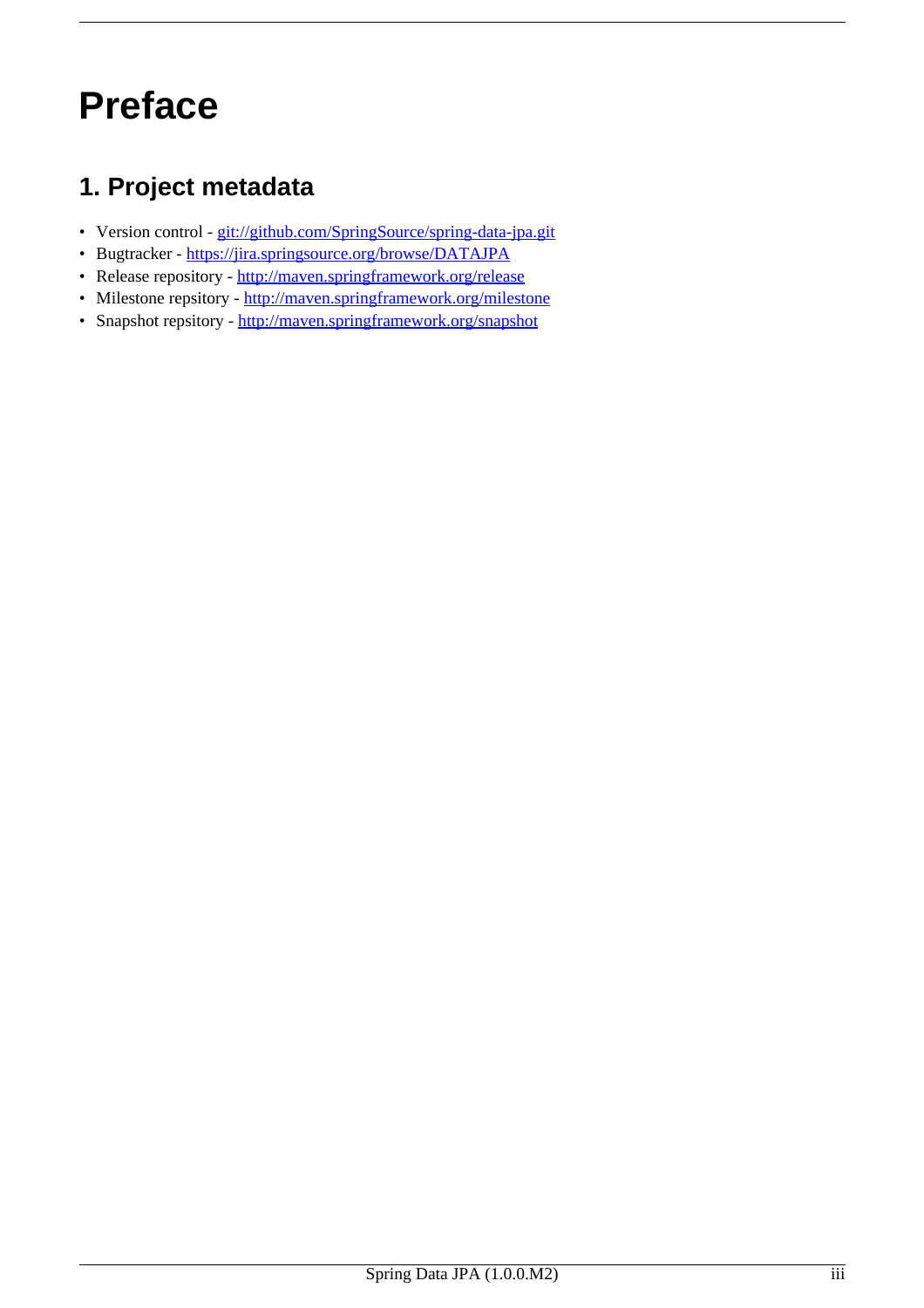# <span id="page-3-0"></span>**Part I. Reference Documentation**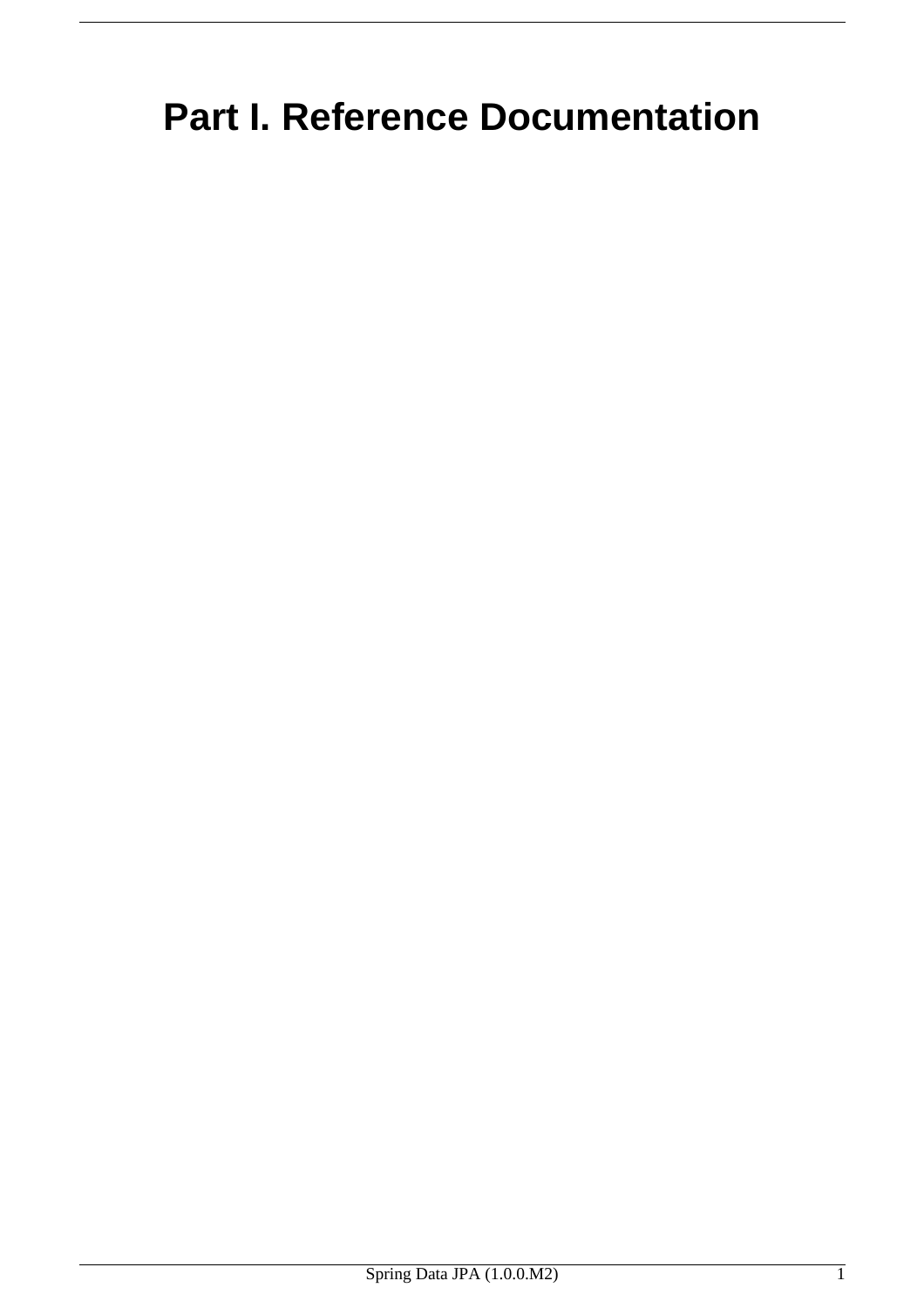# <span id="page-4-1"></span><span id="page-4-0"></span>**Chapter 1. Repositories**

# **1.1. Introduction**

Implementing a data access layer of an application has been cumbersome for quite a while. Too much boilerplate code had to be written. Domain classes were anemic and haven't been designed in a real object oriented or domain driven manner.

Using both of these technologies makes developers life a lot easier regarding rich domain model's persistence. Nevertheless the amount of boilerplate code to implement repositories especially is still quite high. So the goal of the repository abstraction of Spring Data is to reduce the effort to implement data access layers for various persistence stores significantly

<span id="page-4-2"></span>The following chapters will introduce the core concepts and interfaces of Spring Data repositories.

# **1.2. Core concepts**

The central interface in Spring Data repository abstraction is Repository (probably not that much of a surprise). It is typeable to the domain class to manage as well as the id type of the domain class and provides some sophisticated functionality around CRUD for the entity managed.

#### **Example 1.1. Repository interface**

```
public interface Repository<T, ID extends Serializable> {
 T save(T entity); \qquad \qquad \bulletT findById(ID primaryKey); ❷
 List<T> findAll(); \qquad \qquad \bulletPage<T> findAll(Pageable pageable); ❹
 Long count (); \qquad \qquad \bulletvoid delete(T entity); \qquad \qquad \bulletboolean exists(ID primaryKey); \bullet// … more functionality omitted.
}
```
- **O** Saves the given entity.
- ❷ Returns the entity identified by the given id.
- ❸ Returns all entities.
- ❹ Returns a page of entities.
- ❺ Returns the number of entities.
- $\bullet$  Deletes the given entity.
- ❼ Returns whether an entity with the given id exists.

Usually we will have persistence technology specific sub-interfaces to include additional technology specific methods. We will now ship implementations for a variety of Spring Data modules that implement that interface.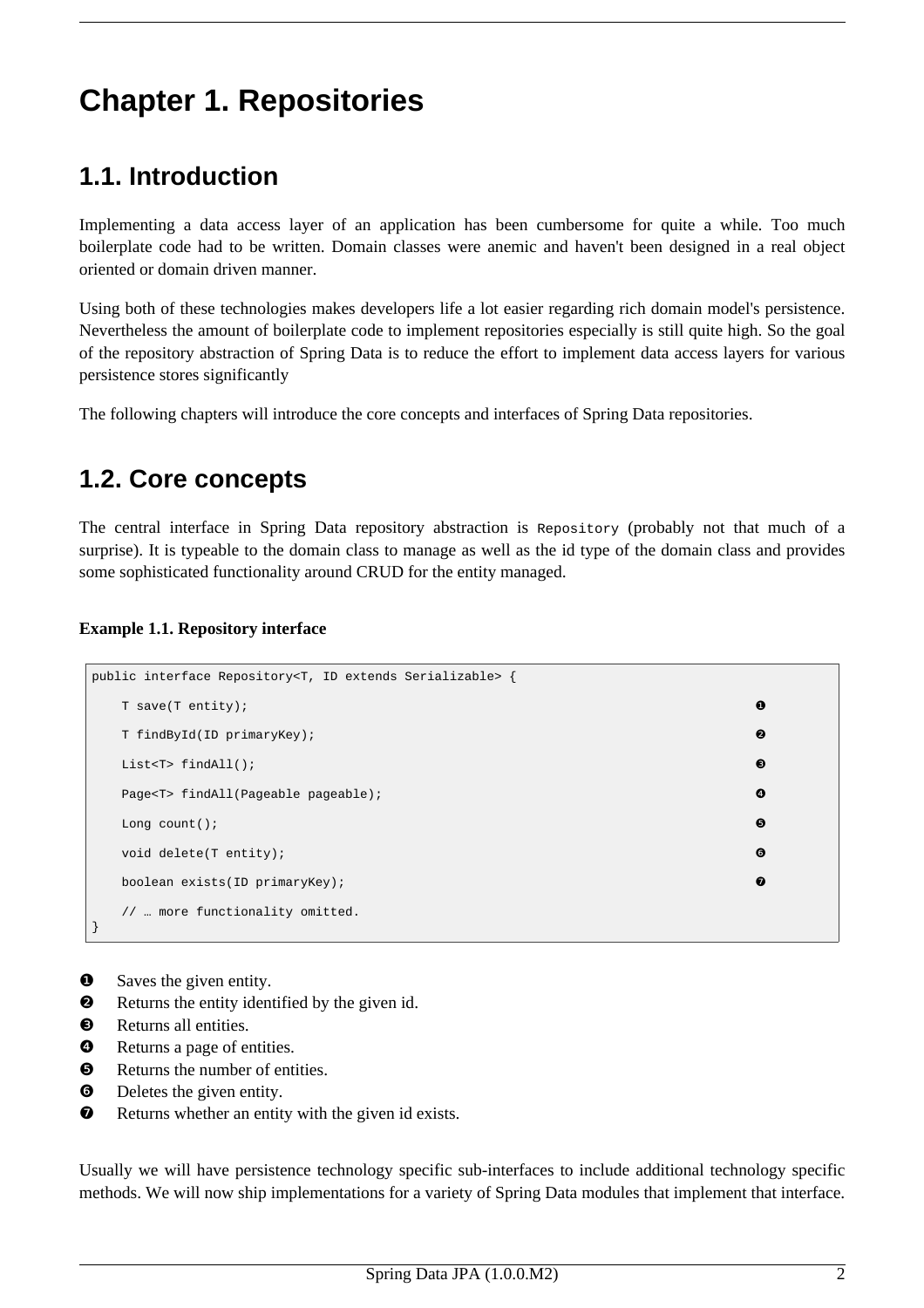On top of the Repository there is a PagingAndSortingRepository abstraction that adds additional methods to ease paginated access to entities:

#### **Example 1.2. PagingAndSortingRepository**

```
public interface PagingAndSortingRepository<T, ID extends Serializable> extends Repository<T, ID> {
   List<T> findAll(Sort sort);
   Page<T> findAll(Pageable pageable);
}
```
Accessing the second page of User by a page size of 20 you could simply do something like this:

```
PagingAndSortingRepository<User, Long> repository = // ... get access to a bean
Page<User> users = repository.findAll(new PageRequest(1, 20);
```
## **1.3. Query methods**

Next to standard CRUD functionality repositories are usually query the underlying datastore. With Spring Data declaring those queries becomes a four-step process (we use the JPA based module as example but that works the same way for other stores):

1. Declare an interface extending the technology specific Repository sub-interface and type it to the domain class it shall handle.

public interface PersonRepository extends JpaRepository<User, Long> { … }

2. Declare query methods on the interface.

List<Person> findByLastname(String lastname);

3. Setup Spring to create proxy instances for those interfaces.

```
<?xml version="1.0" encoding="UTF-8"?>
<beans:beans xmlns:beans="http://www.springframework.org/schema/beans"
 xmlns:xsi="http://www.w3.org/2001/XMLSchema-instance"
 xmlns="http://www.springframework.org/schema/data/jpa
 xsi:schemaLocation="http://www.springframework.org/schema/beans
   http://www.springframework.org/schema/beans/spring-beans.xsd
   http://www.springframework.org/schema/data/jpa
   http://www.springframework.org/schema/data/jpa/spring-jpa.xsd">
 <repositories base-package="com.acme.repositories" />
</beans>
```
4. Get the repository instance injected and use it.

```
public class SomeClient {
  @Autowired
  private PersonRepoyitory repository;
  public void doSomething() {
   List<Person> persons = repository.findByLastname("Matthews");
```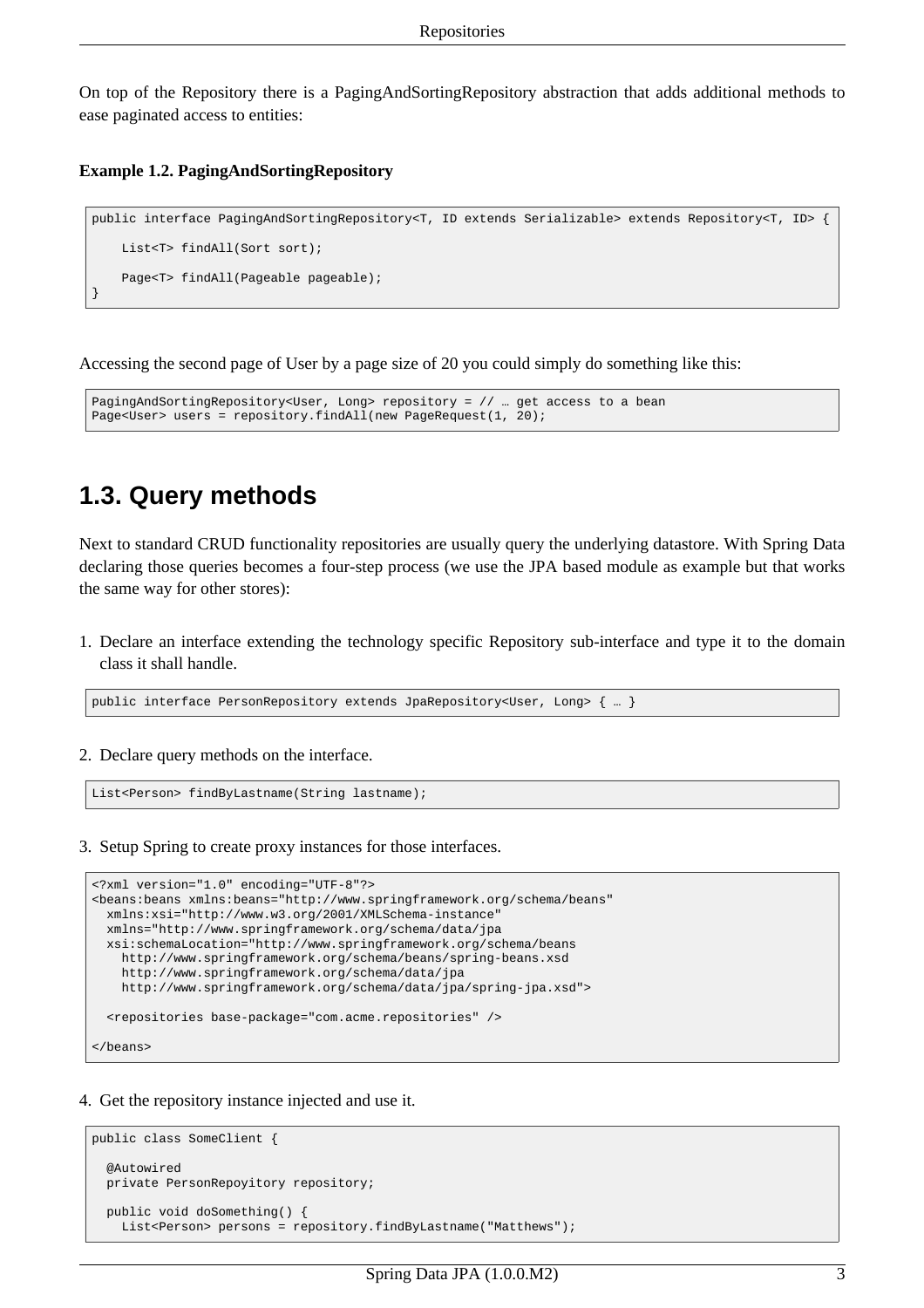}

At this stage we barely scratched the surface of what's possible with the repositories but the general approach should be clear. Let's go through each of these steps and and figure out details and various options that you have at each stage.

## <span id="page-6-0"></span>**1.3.1. Defining repository interfaces**

<span id="page-6-1"></span>As a very first step you define a domain class specific repository interface to start with. It's got to be typed to the domain class and an ID type so that you get CRUD methods of the Repository interface tailored to it.

## **1.3.2. Defining query methods**

### **1.3.2.1. Query lookup strategies**

The next thing we have to discuss is the definition of query methods. There's roughly two main ways how the repository proxy is generally able to come up with the store specific query from the method name. The first option is to derive the quer from the method name directly, the second is using some kind of additionally created query. What detailed options are available pretty much depends on the actual store. However there's got to be some algorithm the decision which actual query to is made.

There's three strategies for the repository infrastructure to resolve the query. The strategy to be used can be configured at the namespace through the query-lookup-strategy attribute. However might be the case that some of the strategies are not supported for the specific datastore. Here are your options:

## **CREATE**

This strategy will try to construct a store specific query from the query method's name. The general approach is to remove a given set of well-known prefixes from the method name and parse the rest of the method. Read more about query construction in ???.

## **USE\_DECLARED\_QUERY**

This strategy tries to find a declared query which will be used for execution first. The query could be defined by an annotation somwhere or declared by other means. Please consult the documentation of the specific store to find out what options are available for that store. If the repository infrastructure does not find a declared query for the method at bootstrap time it will fail.

## **CREATE\_IF\_NOT\_FOUND (default)**

This strategy is actually a combination of the both mentioned above. It will try to lookup a declared query first but create a custom method name based query if no declared query was found. This is default lookup strategy and thus will be used if you don't configure anything explicitly. It allows quick query definition by method names but also custom tuning of these queries by introducing declared queries for those who need explicit tuning.

#### **1.3.2.2. Query creation**

The query builder mechanism built into Spring Data repository infrastructue is useful to build constraining queries over entities of the repository. We will strip the prefixes findBy, find, readBy, read, getBy as well as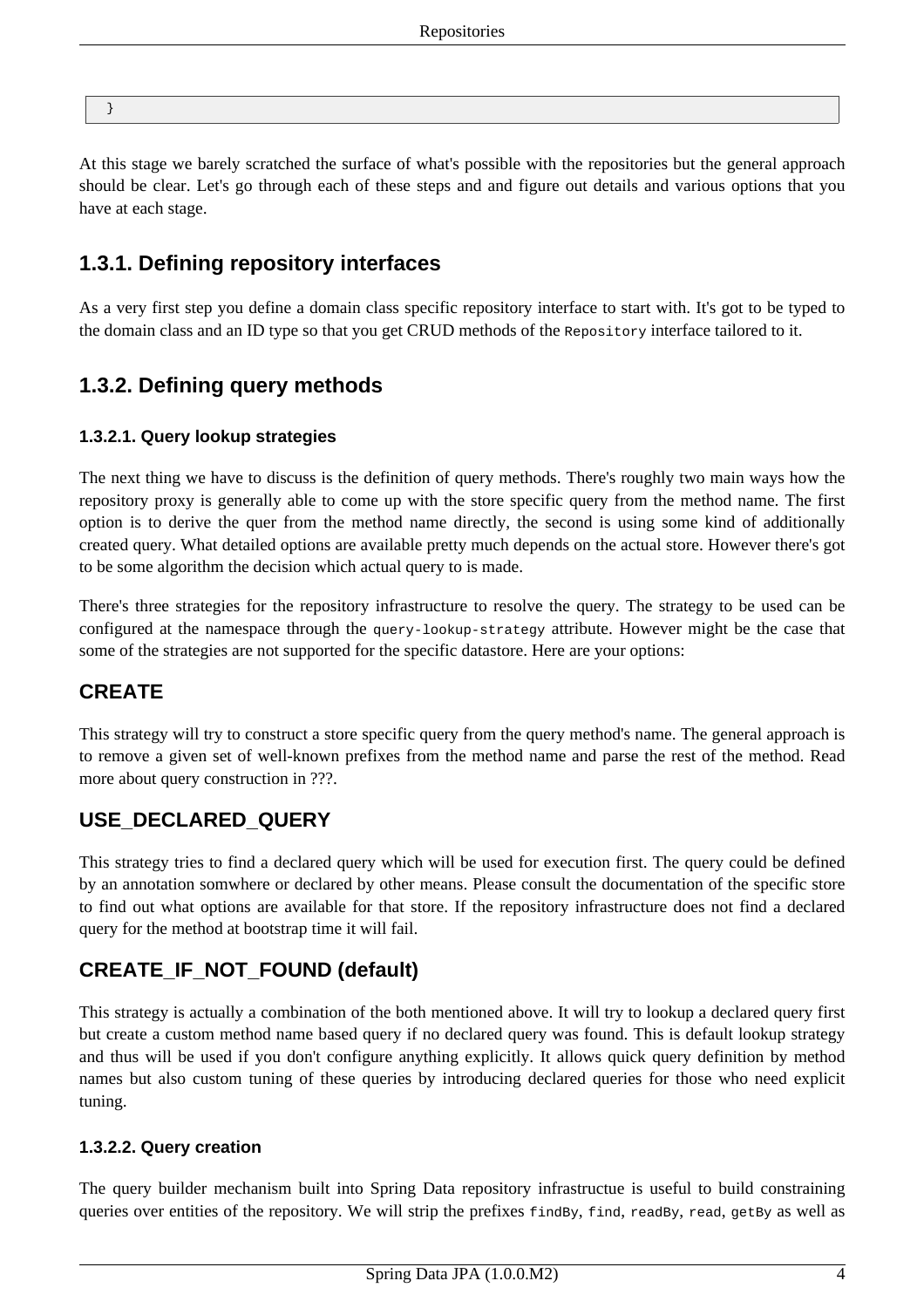get from the method and start parsing the rest of it. At a very basic level you can define conditions on entity properties and concatenate them with AND and OR.

#### **Example 1.3. Query creation from method names**

```
public interface PersonRepository extends JpaRepository<User, Long> {
 List<Person> findByEmailAddressAndLastname(EmailAddress emailAddress, String lastname);
}
```
The actual result of parsing that method will of course depend on the persistence store we create the query for. However there are some general things to notice. The expression are usually property traversals combined with operators that can be concatenated. As you can see in the example you can combine property expressions with And and Or. Beyond that you will get support for various operators like Between, LessThan, GreaterThan, Like for the property expressions. As the operators supported can vary from datastore to datastore please consult the according part of the reference documentation.

### <span id="page-7-0"></span>**1.3.2.2.1. Property expressions**

Property expressions can just refer to a direct property of the managed entity (as you just saw in the example above. On query creation time we already make sure that the parsed property is at a property of the managed domain class. However you can also traverse nested properties to define constraints on. Assume Persons have Addresses with ZipCodes. In that case a method name of

List<Person> findByAddressZipCode(ZipCode zipCode);

will create the property traversal x.address.zipCode. The resolution algorithm starts with interpreting the entire part (AddressZipCode) as property and checks the domain class for a property with that name (uncapitalized). If it succeeds it just uses that. If not it starts splitting up the source at the camel case parts from the right side into a head and a tail and tries to find the according property, e.g. AddressZip and Code. If we find a property with that head we take the tail and continue building the tree down from there. As in our case the first split does not match we move the split point to the left (Address, ZipCode).

Now although this should work for most cases, there might be cases where the algorithm could select the wrong property. Suppose our Person class has a addressZip property as well. Then our algorithm would match in the first split round already and essentially choose the wrong property and finally fail (as the type of addressZip probably has no code property). To resolve this ambiguity you can use \_ inside your method name to manually define traversal points. So our method name would end up like so:

List<Person> findByAddress ZipCode(ZipCode zipCode);

#### **1.3.2.3. Special parameter handling**

To hand parameters to your query you simply define method parameters as already seen in in examples above. Besides that we will recognizes certain specific types to apply pagination and sorting to your queries dynamically.

#### **Example 1.4. Using Pageable and Sort in query methods**

Page<User> findByLastname(String lastname, Pageable pageable);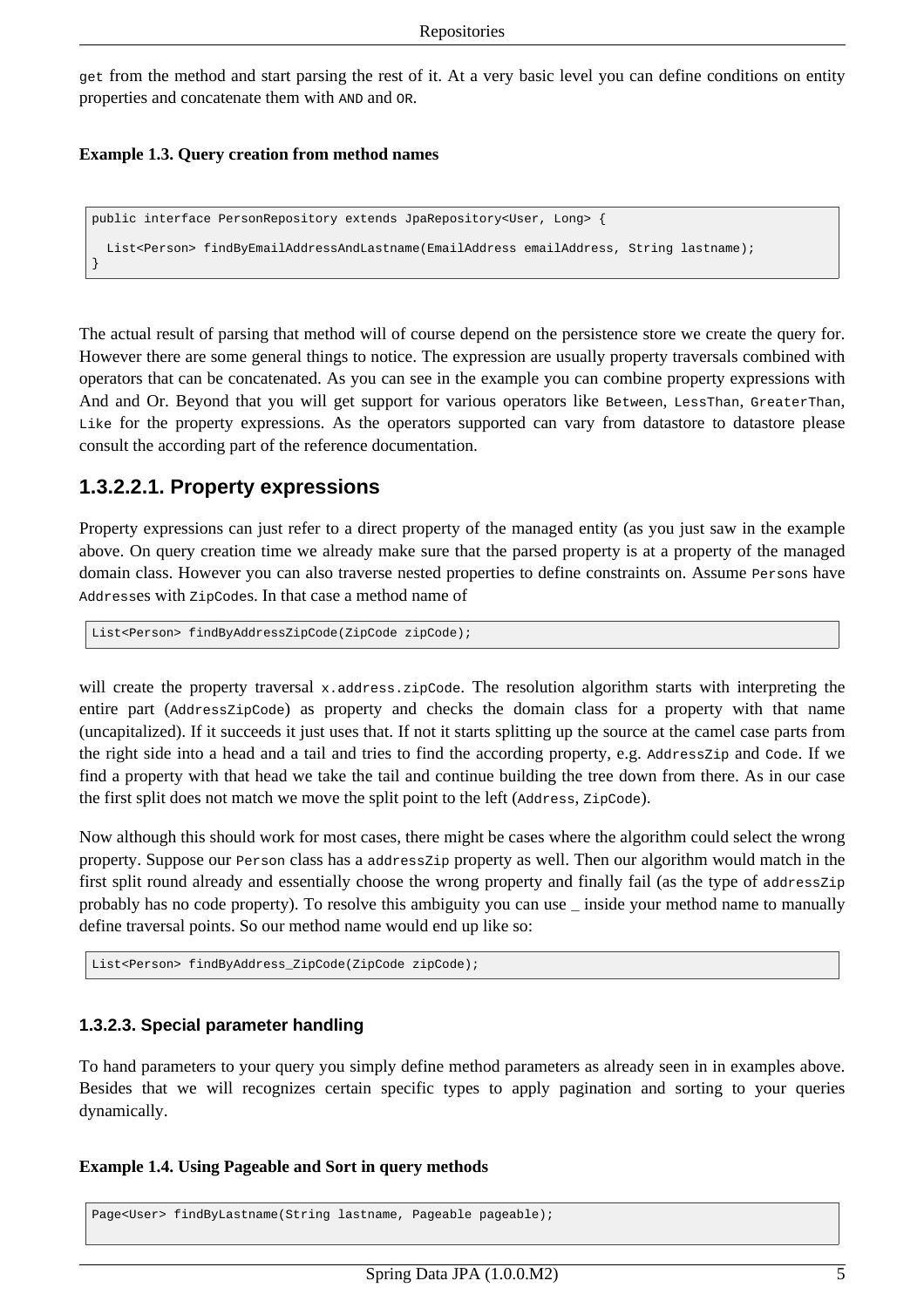```
List<User> findByLastname(String lastname, Sort sort);
List<User> findByLastname(String lastname, Pageable pageable);
```
The first method allows you to pass a Pageable instance to the query method to dynamically add paging to your statically defined query. Sorting options are handed via the Pageable instance, too. If you only need sorting, simply add a sort parameter to your method. As you also can see, simply returning a List is possible as well. We will then not retrieve the additional metadata required to build the actual Page instance but rather simply restrict the query to lookup only the given range of entities.

#### **Note**

To find out how many pages you get for a query entirely we have to trigger an additional count query. This will be derived from the query you actually trigger by default.

### <span id="page-8-0"></span>**1.3.3. Creating repository instances**

So now the question is how to create instances and bean definitions for the repository interfaces defined.

#### **1.3.3.1. Spring**

The easiest way to do so is by using the Spring namespace that is shipped with each Spring Data module that supports the repository mechanism. Each of those includes a repositories element that allows you to simply define a base packge Spring shall scan for you.

```
<?xml version="1.0" encoding="UTF-8"?>
<beans:beans xmlns:beans="http://www.springframework.org/schema/beans"
 xmlns:xsi="http://www.w3.org/2001/XMLSchema-instance"
 xmlns="http://www.springframework.org/schema/data/jpa
 xsi:schemaLocation="http://www.springframework.org/schema/beans
   http://www.springframework.org/schema/beans/spring-beans.xsd
   http://www.springframework.org/schema/data/jpa
   http://www.springframework.org/schema/data/jpa/spring-jpa.xsd">
 <repositories base-package="com.acme.repositories" />
</beans:beans>
```
In this case we instruct Spring to scan com.acme.repositories and all it's sub packages for interfaces extending the appropriate Repository sub-interface (in this case JpaRepository). For each interface found it will register the presistence technology specific FactoryBean to create the according proxies that handle invocations of the query methods. Each of these beans will be registered under a bean name that is derived from the interface name, so an interface of UserRepository would be registered under userRepository. The base-package attribute allows to use wildcards, so that you can have a pattern of packages parsed.

### **Using filters**

By default we will pick up every interface extending the persistence technology specific Repository sub-interface located underneath the configured base package and create a bean instance for it. However, you might want to gain finer grained control over which interfaces bean instances get created for. To do this we support the use of  $\le$ include-filter /> and  $\le$ exclude-filter /> elements inside  $\le$ repositories />. The semantics are exactly equivalent to the elements in Spring's context namespace. For details see Spring [reference](http://static.springsource.org/spring/docs/2.5.x/reference/beans.html#beans-scanning-filters) [documentation](http://static.springsource.org/spring/docs/2.5.x/reference/beans.html#beans-scanning-filters) on these elements.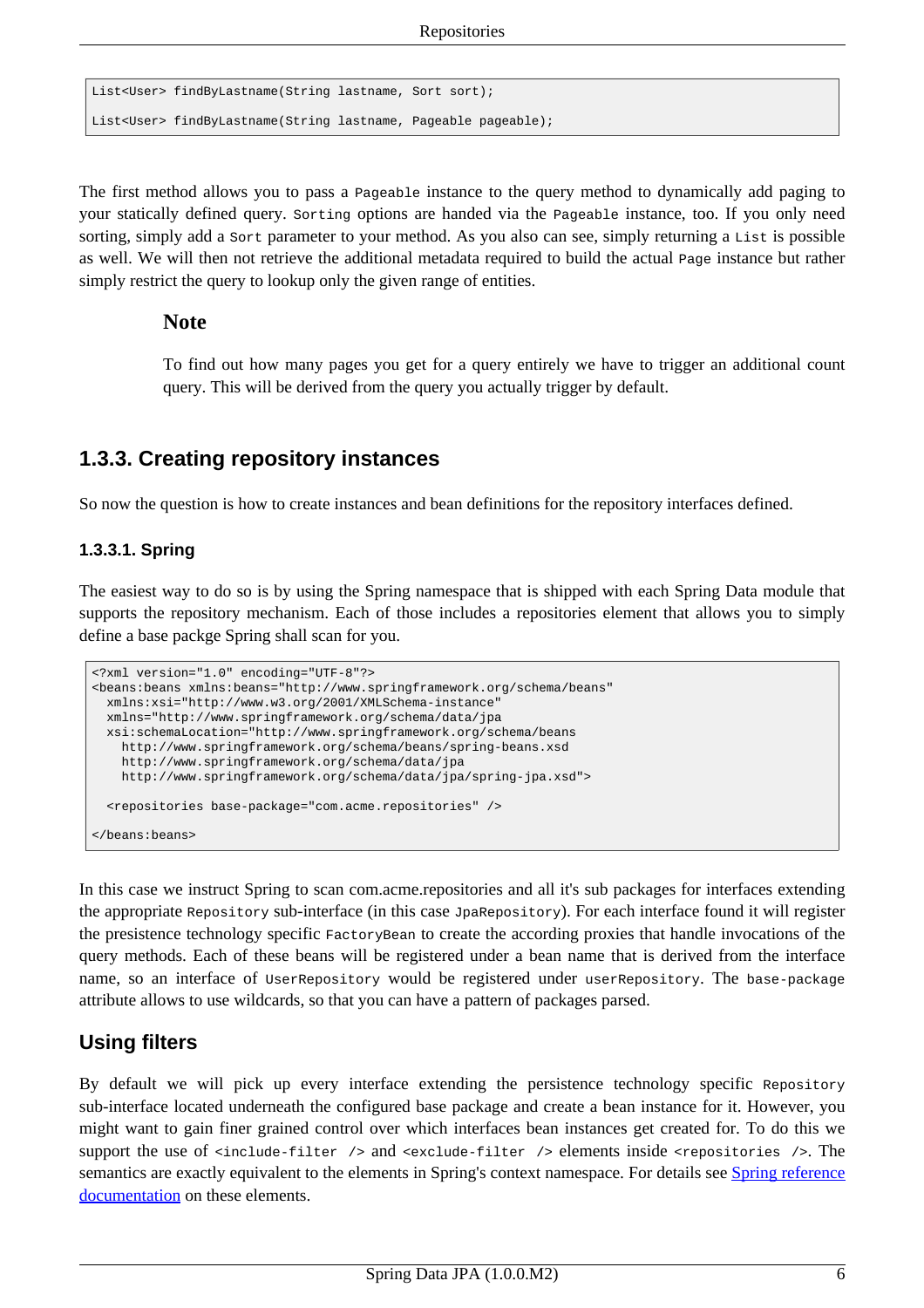E.g. to exclude certain interfaces from instantiation as repository, you could use the following configuration:

#### **Example 1.5. Using exclude-filter element**

```
<repositories base-package="com.acme.repositories">
  <context:exclude-filter type="regex" expression=".*SomeRepository" />
</repositories>
```
This would exclude all interface ending on SomeRepository from being instantiated.

### **Manual configuration**

If you'd rather like to manually define which repository instances to create you can do this with nested <repository /> elements.

```
<repositories base-package="com.acme.repositories">
 <repository id="userRepository" />
</repositories>
```
#### **1.3.3.2. Standalone usage**

You can also use the repository infrastructure outside of a Spring container usage. You will still need to have some of the Spring libraries on your classpath but you can generally setup repositories programatically as well. The Spring Data modules providing repository support ship a persistence technology specific RepositoryFactory that can be used as follows:

#### **Example 1.6. Standalone usage of repository factory**

```
RepositoryFactorySupport factory = … // Instantiate factory here
UserRepository repository = factory.getRepository(UserRepository.class);
```
## <span id="page-9-1"></span><span id="page-9-0"></span>**1.4. Custom implementations**

### **1.4.1. Adding behaviour to single repositories**

Often it is necessary to provide a custom implementation for a few repository methods. Spring Data repositories easily allow provide custom repository code and integrate it with generic CRUD abstraction and query method functionality. To enrich a repository with custom functionality you have to define an interface and an implementation for that functionality first and let the repository interface you provided so far extend that custom interface.

#### **Example 1.7. Interface for custom repository functionality**

```
interface UserRepositoryCustom {
 public void someCustomMethod(User user);
}
```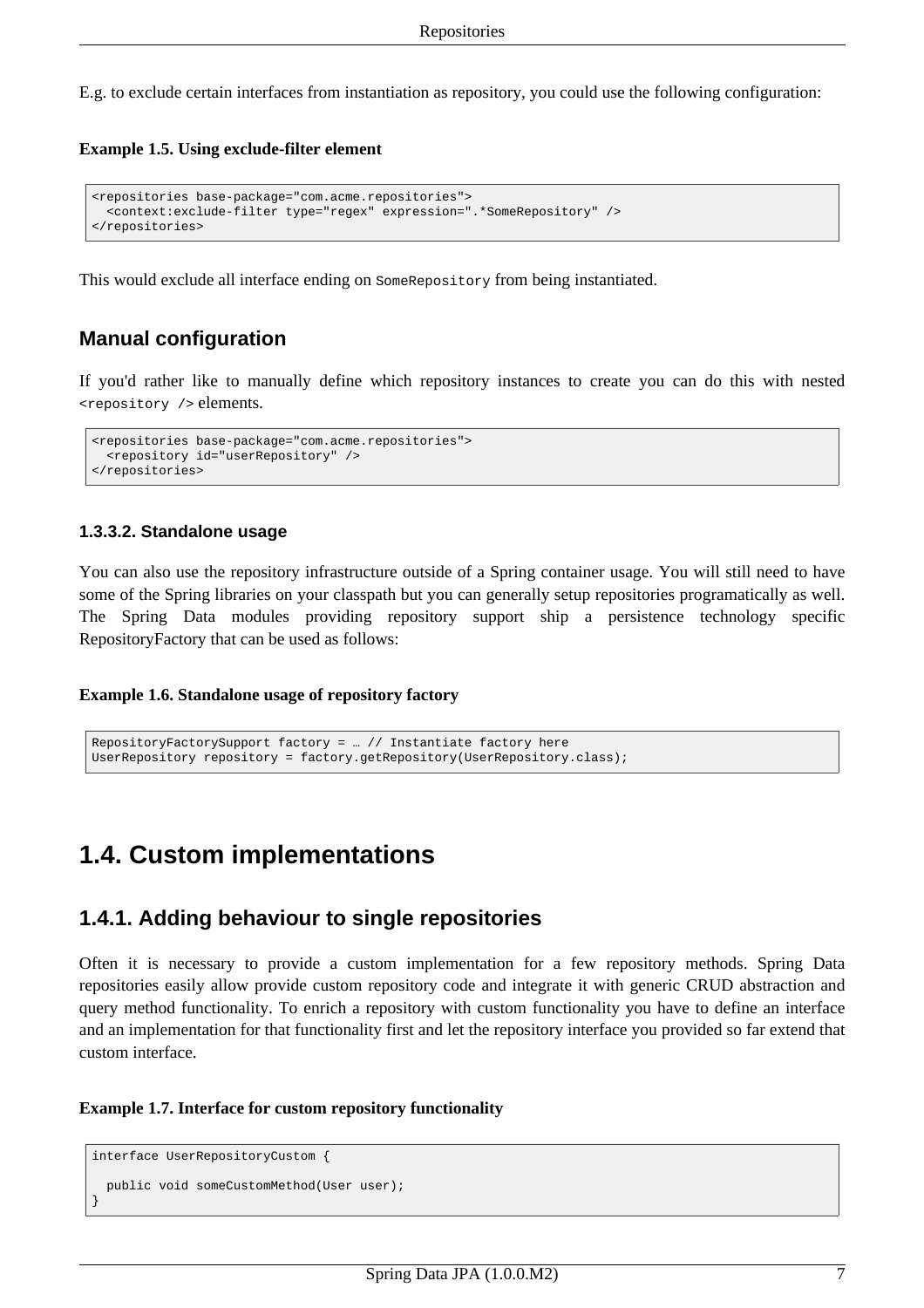#### **Example 1.8. Implementation of custom repository functionality**

```
class UserRepositoryImpl implements UserRepositoryCustom {
 public void someCustomMethod(User user) {
    // Your custom implementation
  }
}
```
Note that the implementation itself does not depend on Spring Data and can be a regular Spring bean. So you can either use standard dependency injection behaviour to inject references to other beans, take part in aspects and so on.

#### **Example 1.9. Changes to the your basic repository interface**

```
public interface UserRepository extends JpaRepository<User, Long>, UserRepositoryCustom {
  // Declare query methods here
}
```
Let your standard repository interface extend the custom one. This makes CRUD and custom functionality available to clients.

#### **Configuration**

If you use namespace configuration the repository infrastructure tries to autodetect custom implementations by looking up classes in the package we found a repository using the naming conventions appending the namespace element's attribute repository-impl-postfix to the classname. This suffix defaults to Impl.

#### **Example 1.10. Configuration example**

```
<repositories base-package="com.acme.repository">
 <repository id="userRepository" />
</repositories>
<repositories base-package="com.acme.repository" repository-impl-postfix="FooBar">
  <repository id="userRepository" />
</repositories>
```
The first configuration example will try to lookup a class com.acme.repository.UserRepositoryImpl to act as custom repository implementation, where the second example will try to lookup com.acme.repository.UserRepositoryFooBar.

#### **Manual wiring**

The approach above works perfectly well if your custom implementation uses annotation based configuration and autowring entirely as will be trated as any other Spring bean. If your customly implemented bean needs some special wiring you simply declare the bean and name it after the conventions just descibed. We will then pick up the custom bean by name rather than creating an own instance.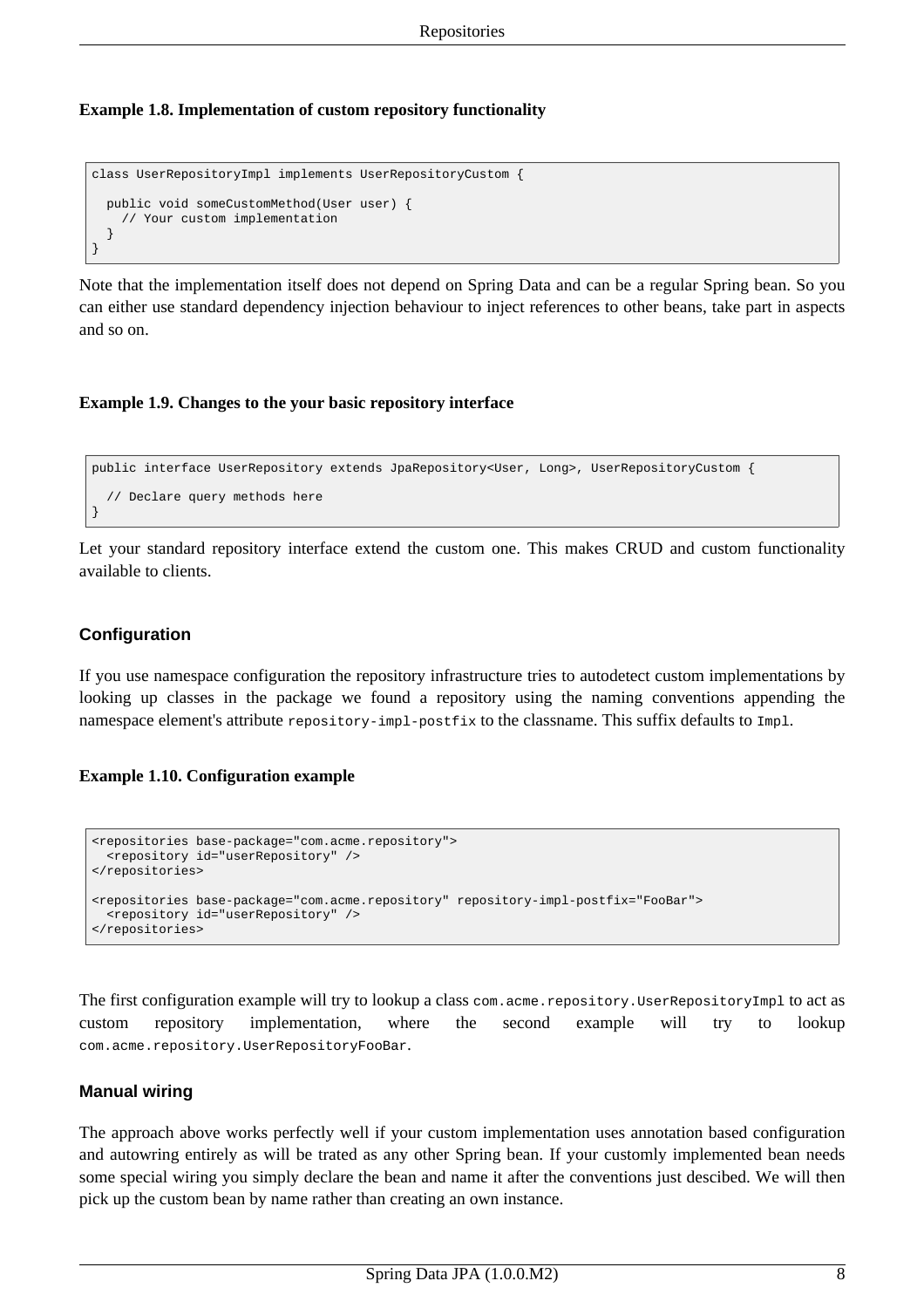**Example 1.11. Manual wiring of custom implementations (I)**

```
<repositories base-package="com.acme.repository">
  <repository id="userRepository" />
</repositories>
<beans:bean id="userRepositoryImpl" class="…">
 <!-- further configuration -->
</beans:bean>
```
This also works if you use automatic repository lookup without defining single <repository /> elements.

In case you are not in control of the implementation bean name (e.g. if you wrap a generic repository facade around an existing repository implementation) you can explicitly tell the <repository /> element which bean to use as custom implementation by using the repository-impl-ref attribute.

**Example 1.12. Manual wiring of custom implementations (II)**

```
<repositories base-package="com.acme.repository">
 <repository id="userRepository" repository-impl-ref="customRepositoryImplementation" />
</repositories>
<bean id="customRepositoryImplementation" class="…">
 <!-- further configuration -->
</bean>
```
## <span id="page-11-0"></span>**1.4.2. Adding custom behaviour to all repositories**

In other cases you might want to add a single method to all of your repository interfaces. So the approach just shown is not feasible. The first step to achieve this is adding and intermediate interface to declare the shared behaviour

**Example 1.13. An interface declaring custom shared behaviour**

```
public interface MyRepository<T, ID extends Serializable>
 extends JpaRepository<T, ID> {
  void sharedCustomMethod(ID id);
}
```
Now your individual repository interfaces will extend this intermediate interface to include the functionality declared. The second step is to create an implementation of this interface that extends the persistence technology specific repository base class which will act as custom base class for the repository proxies then.

#### **Note**

If you're using automatic repository interface detection using the Spring namespace using the interface just as is will cause Spring trying to create an instance of MyRepository. This is of course not desired as it just acts as indermediate between Repository and the actual repository interfaces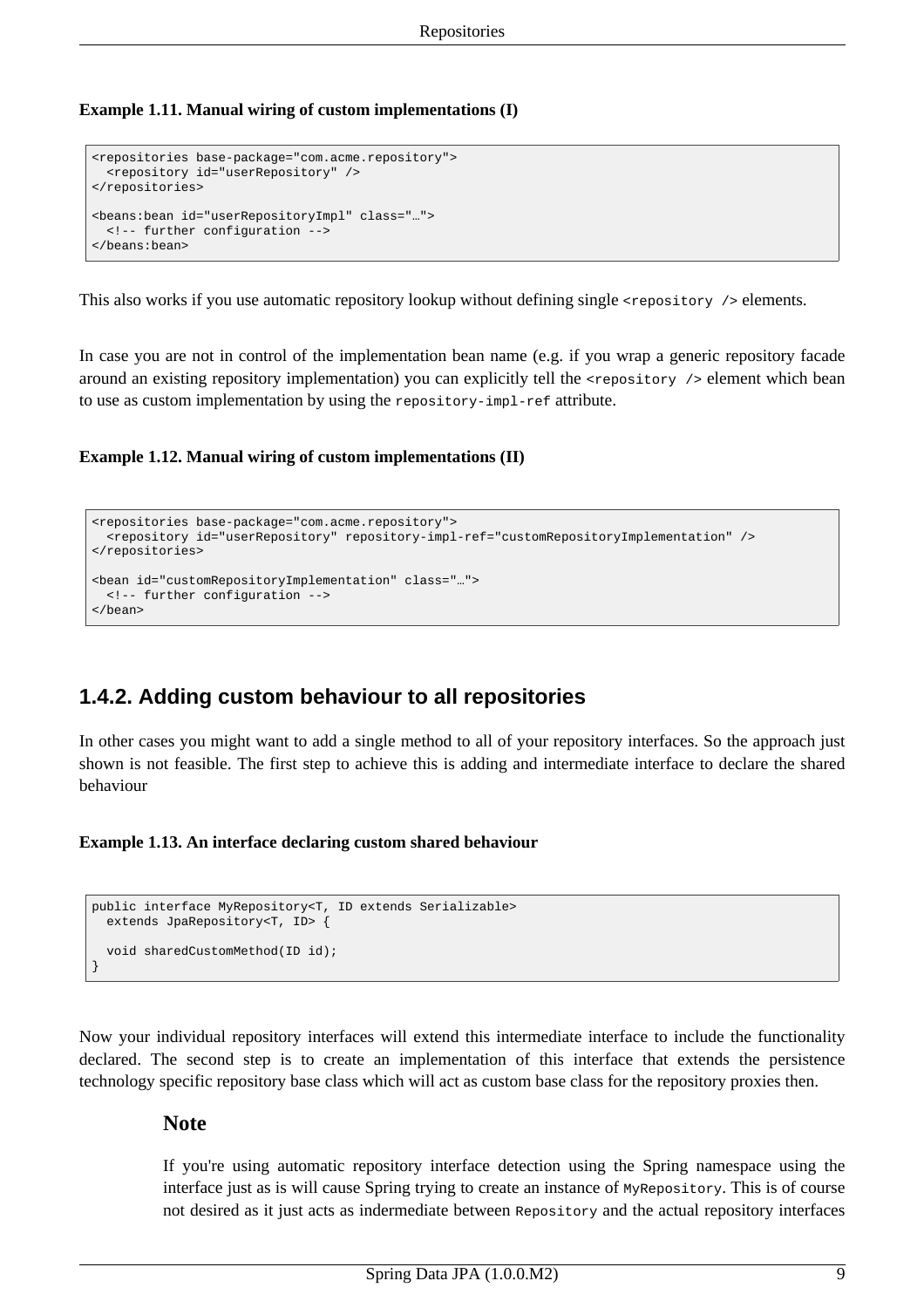you want to define for each entity. To exclude an interface extending Repository from being instantiated as repository instance annotate it with @NoRepositoryBean.

#### **Example 1.14. Custom repository base class**

```
public class MyRepositoryImpl<T, ID extends Serializable>
 extends SimpleJpaRepository<T, ID> implements MyRepository<T, ID> {
 public void sharedCustomMethod(ID id) {
   // implementation goes here
  }
}
```
The last step to get this implementation used as base class for Spring Data repositores is replacing the standard RepositoryFactoryBean with a custom one using a custom RepositoryFactory that in turn creates instances of your MyRepositoryImpl class.

#### **Example 1.15. Custom repository factory bean**

```
public class MyRepositoryFactoryBean<T extends JpaRepository<?, ?>
  extends JpaRepositoryFactoryBean<T> {
  protected RepositoryFactorySupport getRepositoryFactory(…) {
   return new MyRepositoryFactory(…);
  }
  private static class MyRepositoryFactory extends JpaRepositoryFactory{
   public MyRepositoryImpl getTargetRepository(…) {
      return new MyRepositoryImpl(…);
    }
   public Class<? extends RepositorySupport> getRepositoryClass() {
     return MyRepositoryImpl.class;
    }
  }
}
```
Finally you can either declare beans of the custom factory directly or use the factory-class attribute of the Spring namespace to tell the repository infrastructure to use your custom factory implementation.

#### **Example 1.16. Using the custom factory with the namespace**

```
<repositories base-package="com.acme.repository"
 factory-class="com.acme.MyRepositoryFactoryBean" />
```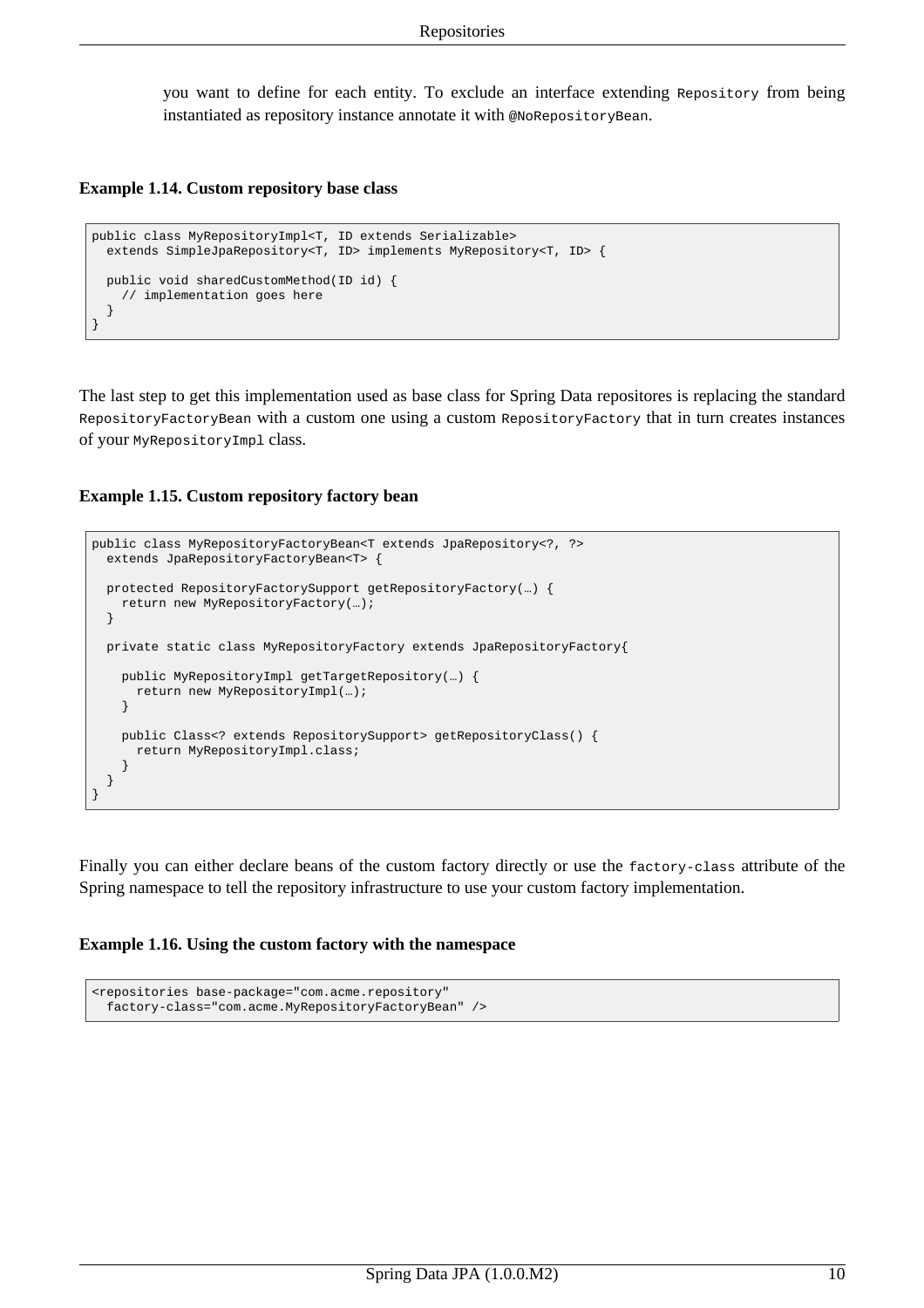# <span id="page-13-0"></span>**Chapter 2. JPA Repositories**

<span id="page-13-1"></span>This chapter includes details of the JPA repository implementation.

# <span id="page-13-2"></span>**2.1. Query methods**

## **2.1.1. Query lookup strategies**

The JPA module supports defining a query manually as String or have it being derived from the method name.

#### **Declared queries**

Although getting a query derived from the method name is quite convenient one might face the situation in which either the method name parser does not support the keyword one wants to use or the method name would get unnecessarily ugly. So you can either use JPA named queries through a naming convention (see [Section 2.1.3, "Using JPA NamedQueries"](#page-14-0) for more information) or rather annotate your query method with @Query (see as for details).

#### **Strategies**

This strategy tries to find a declared query that can either be defined using JPA @NamedQuery means or Hades @Query annotation (see [Section 2.1.3, "Using JPA NamedQueries"](#page-14-0) and Sec[tion 2.1.4, "Using @Query" fo](#page-15-0)r details). If no declared query is found execution of the query will fail.

#### **CREATE\_IF\_NOT\_FOUND (default)**

This strategy is actually a combination of the both mentioned above. It will try to lookup a declared query first but create a custom method name based query if no named query was found. This is default lookup strategy and thus will be used if you don't configure anything explicitly. It allows quick query definition by method names but also custom tuning of these queries by introducing declared queries for those who need explicit tuning.

## <span id="page-13-3"></span>**2.1.2. Query creation**

Generally the query creation mechanism for JPA works as described in [Section 1.3, "Query methods".](#page-5-0) Here's a short example of what a JPA query method translates into:

#### **Example 2.1. Query creation from method names**

```
public interface UserRepository extends Repository<User, Long> {
  List<User> findByEmailAddressAndLastname(String emailAddress, String lastname);
}
```
We will create a query using the JPA criteria API from this but essentially this translates into the following query:

select u from User u where u.emailAddress = ?1 and u.lastname = ?2

Spring Data JPA will do a property check and traverse nested properties like described in Section 1.3.2.2.1,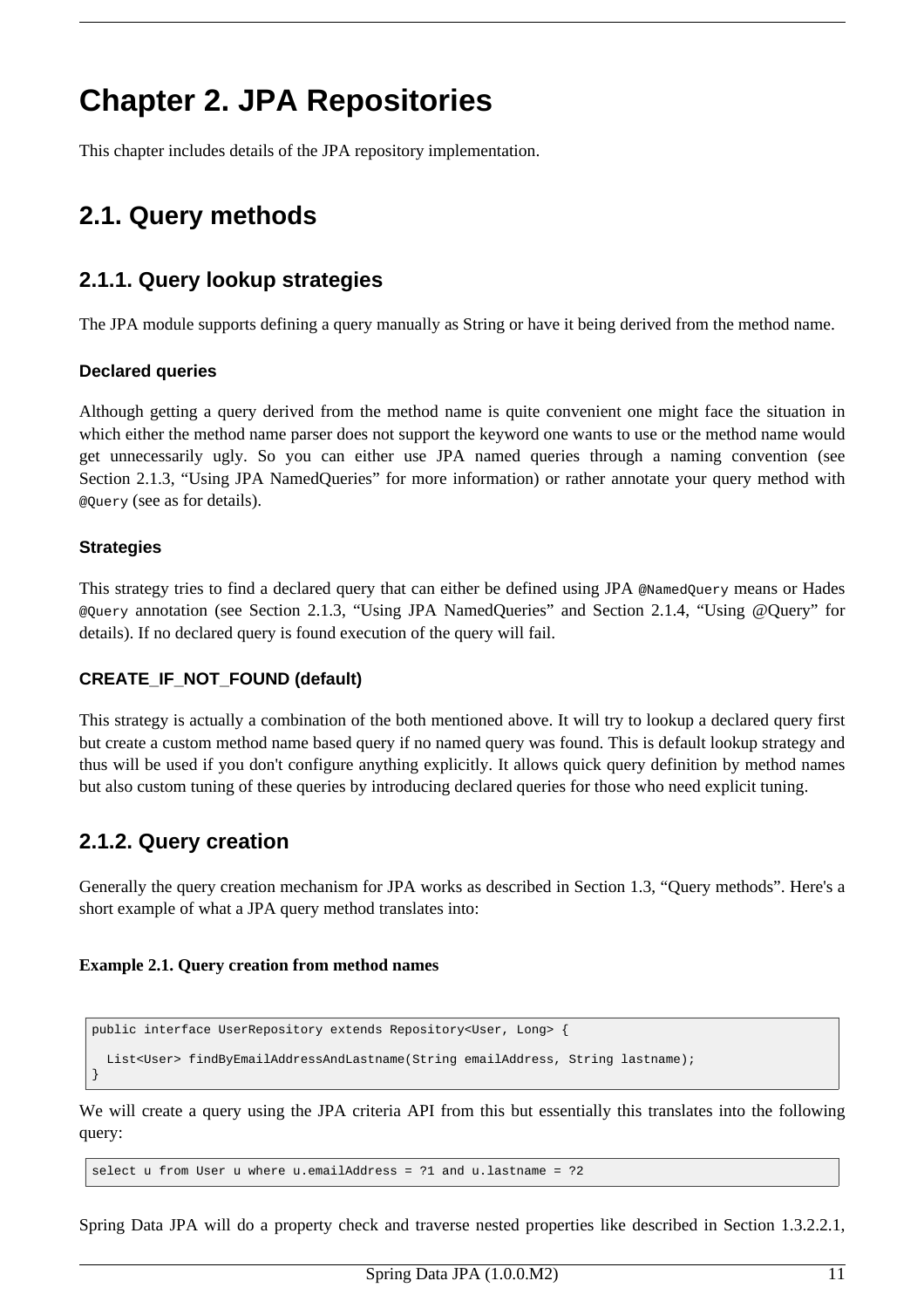["Property expressions"](#page-7-0). Here's an overview of the keywords supported for JPA and what a method containing that keyword essentially translates to.

| <b>Keyword</b> | <b>Sample</b>                          | <b>JPQL</b> snippet                                       |
|----------------|----------------------------------------|-----------------------------------------------------------|
| And            | findByLastnameAndFirstname             | where $x$ . lastname = $?1$ and $x$ . firstname = $?2$    |
| 0r             | findByLastnameOrFirstname              | where $x$ . lastname = $?1$ or $x$ . firstname = $?2$     |
| Between        | findByStartDateBetween                 | where x.startDate between 1? and ?2                       |
| LessThan       | findByAgeLessThan                      | where $x \cdot a$ ge < ?1                                 |
| GreaterThan    | findByAgeGreaterThan                   | where $x \cdot a$ ge > ?1                                 |
| IsNull         | findByAgeIsNull                        | where x.age is null                                       |
|                | IsNotNull, NotNulflindByAge(Is)NotNull | where x.age not null                                      |
| Like           | findByFirstnameLike                    | where x.firstname like ?1                                 |
| NotLike        | findByFirstnameNotLike                 | where x.firstname not like ?1                             |
| OrderBy        | findByAqeOrderByLastnameDesc           | where $x \cdot a$ = ?1 order by $x \cdot a$ lastname desc |
| Not.           | findByLastnameNot                      | where x.lastname <> ?1                                    |

**Table 2.1. Supported keywords inside method names**

## <span id="page-14-0"></span>**2.1.3. Using JPA NamedQueries**

#### **Note**

The examples use simple <named-query /> element and @NamedQuery annotation. The queries for these configuration elements have to be defined in JPA query language. Of course you can use <named-native-query /> or @NamedNativeQuery, too. These elements allow you to define the query in native SQL by losing the database platform independence.

#### **XML named query definition**

To use XML configuration simply add the necessary <named-query /> element to the orm.xml JPA configuration file located in META-INF folder of your classpath. Automatic invocation of named queries is enabled by using some defined naming convention. For more details see below.

#### **Example 2.2. XML named query configuration**

```
<named-query name="User.findByLastname">
 <query>select u from User u where u.lastname = ?1</query>
</named-query>
```
As you can see the query has a special name which will be used to resolve it at runtime.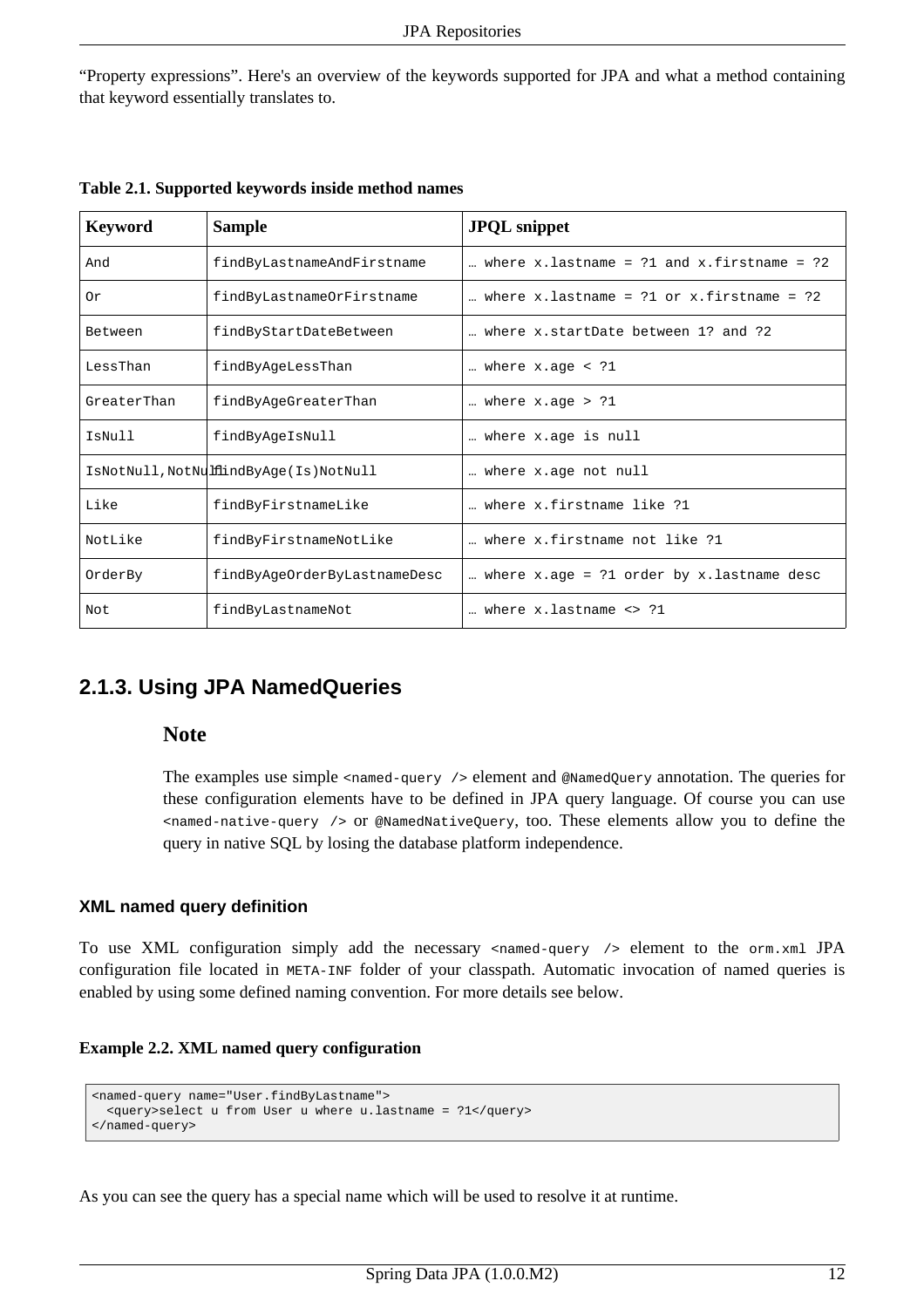#### **Annotation configuration**

Annotation configuration has the advantage not to need another config file to be edited, probably lowering maintenance cost. You pay for that benefit by the need to recompile your domain class for every new query declaration.

#### **Example 2.3. Annotation based named query configuration**

```
@Entity
@NamedQuery(name = "User.findByEmailAddress",
 query = "select u from User u where u.emailAddress = ?1")
public class User {
}
```
#### **Declaring interfaces**

To allow execution of this named query all you need to do is to specify the UserRepository as follows:

#### **Example 2.4. Query method declaration in UserRepository**

```
public interface UserRepository extends JpaRepository<User, Long> {
 List<User> findByLastname(String lastname);
 User findByEmailAddress(String emailAddress);
}
```
Declaring this method we will try to resolve a call to this method to a named query starting with the simple name of the configured domain class followed by the method name separated by a dot. So the example here would use the named queries defined above instead of trying to create a query from the method name.

## <span id="page-15-0"></span>**2.1.4. Using @Query**

Using named queries to declare queries for entities is a valid approach and works fine for a small number amount of queries. As the queries themselves are tied to a Java method to execute them you actually can bind them to the query executing methods using Spring Data JPA @Query annotation rather than annotating them to the domain class. This will free the domain class from persistence specific information and colocate the query to the repository interface.

Querys annotated to the query method will trump queries defined using @NamedQuery or named queries declared in in orm.xml.

#### **Example 2.5. Declare query at the query method using @Query**

```
public interface UserRepository extends JpaRepository<User, Long> {
  @Query("select u from User u where u.emailAddress = ?1")
 User findByEmailAddress(String emailAddress);
}
```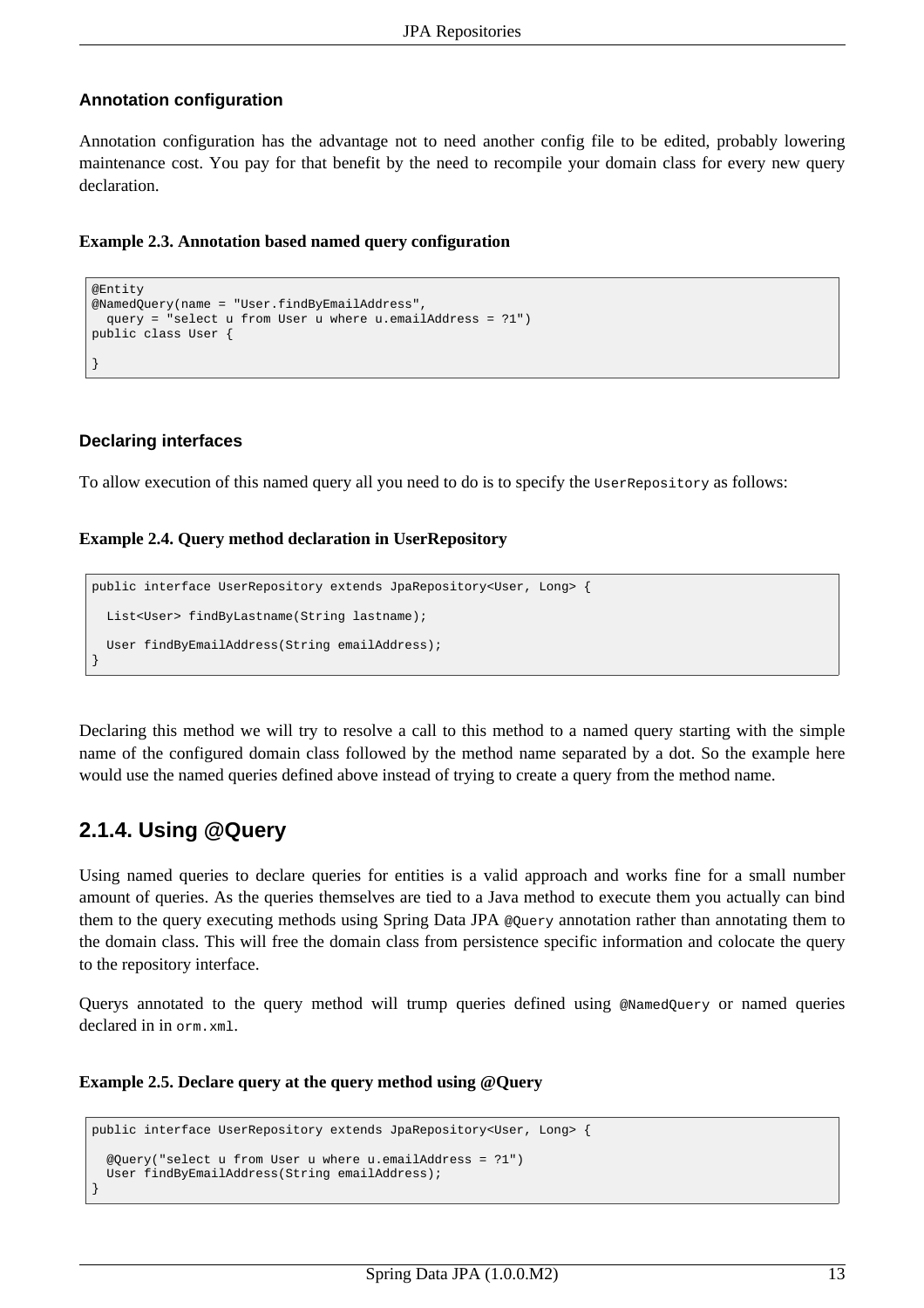## <span id="page-16-0"></span>**2.1.5. Using named parameters**

By default Sprign Data JPA will use position based parameter binding as described in all the samples above. This makes query methods a little error prone to refactorings regarding the parameter position. To solve this issue you can use @Param annotation to give a method parameter a concrete name and bind the name in the query:

#### **Example 2.6. Using named parameters**

```
public interface UserRepository extends JpaRepository<User, Long> {
 @Query("select u from User u where u.firstname = :firstname or u.lastname = :lastname")
 User findByLastnameOrFirstname(@Param("lastname") String lastname,
                                 @Param("firstname") String firstname);
}
```
<span id="page-16-1"></span>Note that the method parameters are switched according to the occurrence in the query defined.

## **2.1.6. Modifying queries**

All the sections before described how to declare queries to access a given entity or collection of entitites. Of course you can add custom modifying behaviour by using facilities described in ???. As this approach is feasible for comprehensive custom functionality, you can achieve the execution of modifying queries that actually only need parameter binding by annotating the query method with  $\omega$ Modifying:

#### **Example 2.7. Declaring manipulating queries**

```
@Modifying
@Query("update User u set u.firstname = ?1 where u.lastname = ?2")
int setFixedFirstnameFor(String firstname, String lastname);
```
This will trigger the query annotated to the method as updating query instead of a selecting one. As the EntityManager might contain outdated entities after the execution of the modifying query, we automatically clear it (see JavaDoc of EntityManager.clear() for details). This will effectively drop all non-flushed changes still pending in the EntityManager. If you don't wish the EntityManager to be cleared automatically you can set @Modifying annotation's clearAutomatically attribute to false;

# <span id="page-16-2"></span>**2.2. Specifications**

JPA 2 introduces a criteria API that can be used to build queries programatically. Writing a criteria you actually define the where-clause of a query for a query of the handled domain class. Taking another step back these criterias can be regarded as predicate over the entity that is verbalized by the JPA criteria API constraints.

Spring Data JPA now takes the concept of a specification from Eric Evans' book Domain Driven Design, that carries the same semantics and provides an API to define such Specifications using the JPA criteria API. Thus you find methods like this in JpaRepository:

List<T> readAll(Specification<T> spec);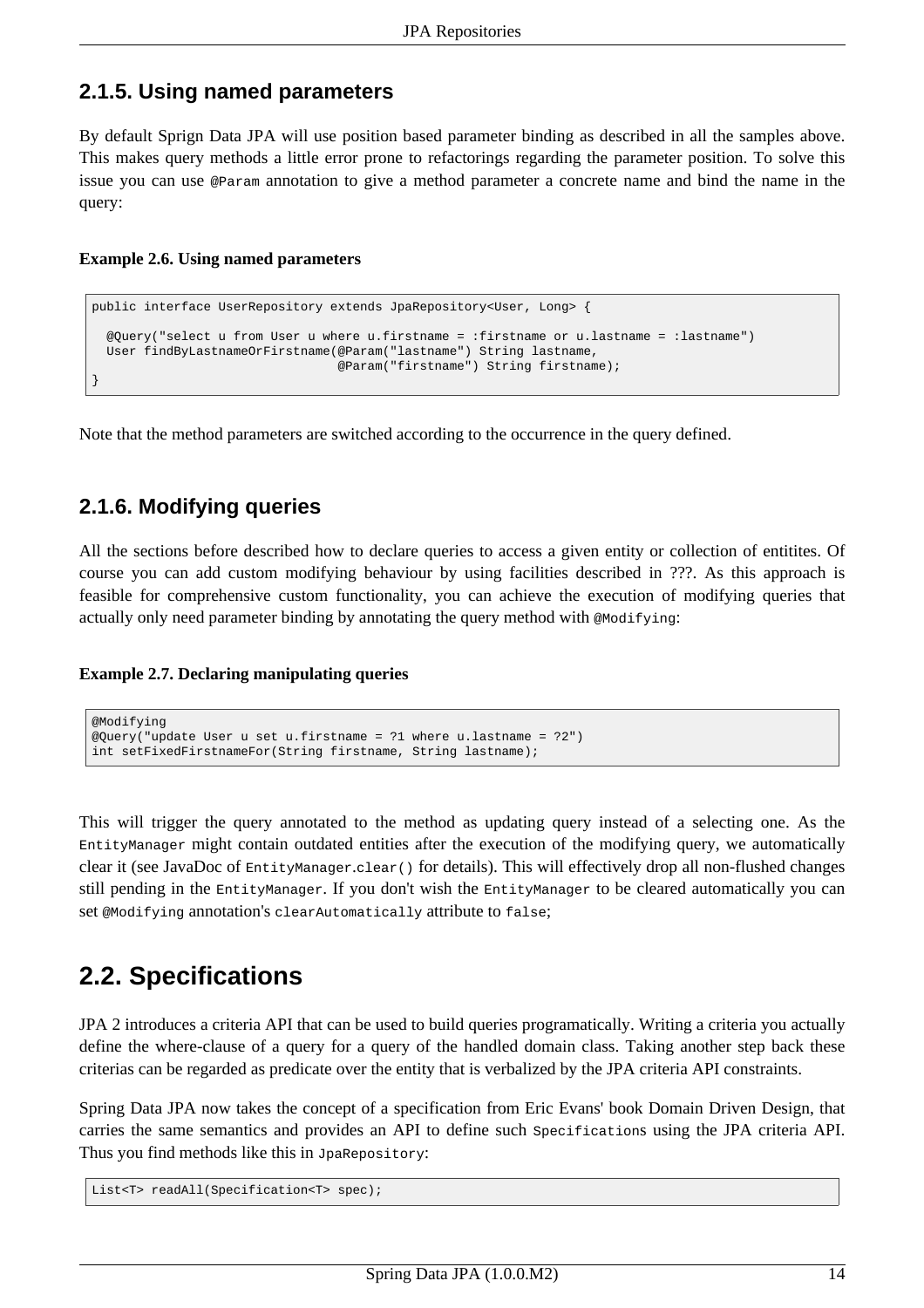The specification interface now looks as follows:

```
public interface Specification<T> {
 Predicate toPredicate(Root<T> root, CriteriaQuery<?> query,
            CriteriaBuilder builder);
}
```
Okay, so what is the typical use case? Specifications can easily be used to build an extensible set of predicates on top of an entity that then can be combined and used with JpaRepository without the need of declaring a query (method) for every needed combination of those. Here's an example:

#### **Example 2.8. Specifications for a Customer**

```
public class CustomerSpecs {
 public static Specification<Customer> isLongTermCustomer() {
   return new Specification<Customer>() {
     Predicate toPredicate(Root<T> root, CriteriaQuery<?> query,
           CriteriaBuilder builder) {
        LocalDate date = new LocalDate().minusYears(2);
        return builder.lessThan(root.get(Customer_.createdAt), date);
     }
   };
 }
 public static Specification<Customer> hasSalesOfMoreThan(MontaryAmount value) {
   return new Specification<Customer>() {
     Predicate toPredicate(Root<T> root, CriteriaQuery<?> query,
           CriteriaBuilder builder) {
         // build query here
     }
   };
 }
}
```
Admittedly the amount of boilerplate leaves room for improvement (that will hopefully be reduced by Java 8 closures) but the client side becomes much nicer as you will see below. Besides that we have expressed some criteria on a business requirement abstraction level and created executable Specifications. So a client might use a Specification as follows:

#### **Example 2.9. Using a simple Specification**

List<Customer> customers = customerRepository.findAll(isLongTermCustomer());

Okay, why not simply creating a query for this kind of data access? You're right. Using a single Specification does not gain a lot of benefit over a plain query declaration. The power of specifications really shines when you combine them to create new Specification objects. You can achieve this through the Specifications helper class we provide to build expressions like this:

#### **Example 2.10. Combined Specifications**

```
MonetaryAmount amount = new MonetaryAmount(200.0, Currencies.DOLLAR);
List<Customer> customers = customerRepository.readAll(
```
Spring Data JPA (1.0.0.M2) 15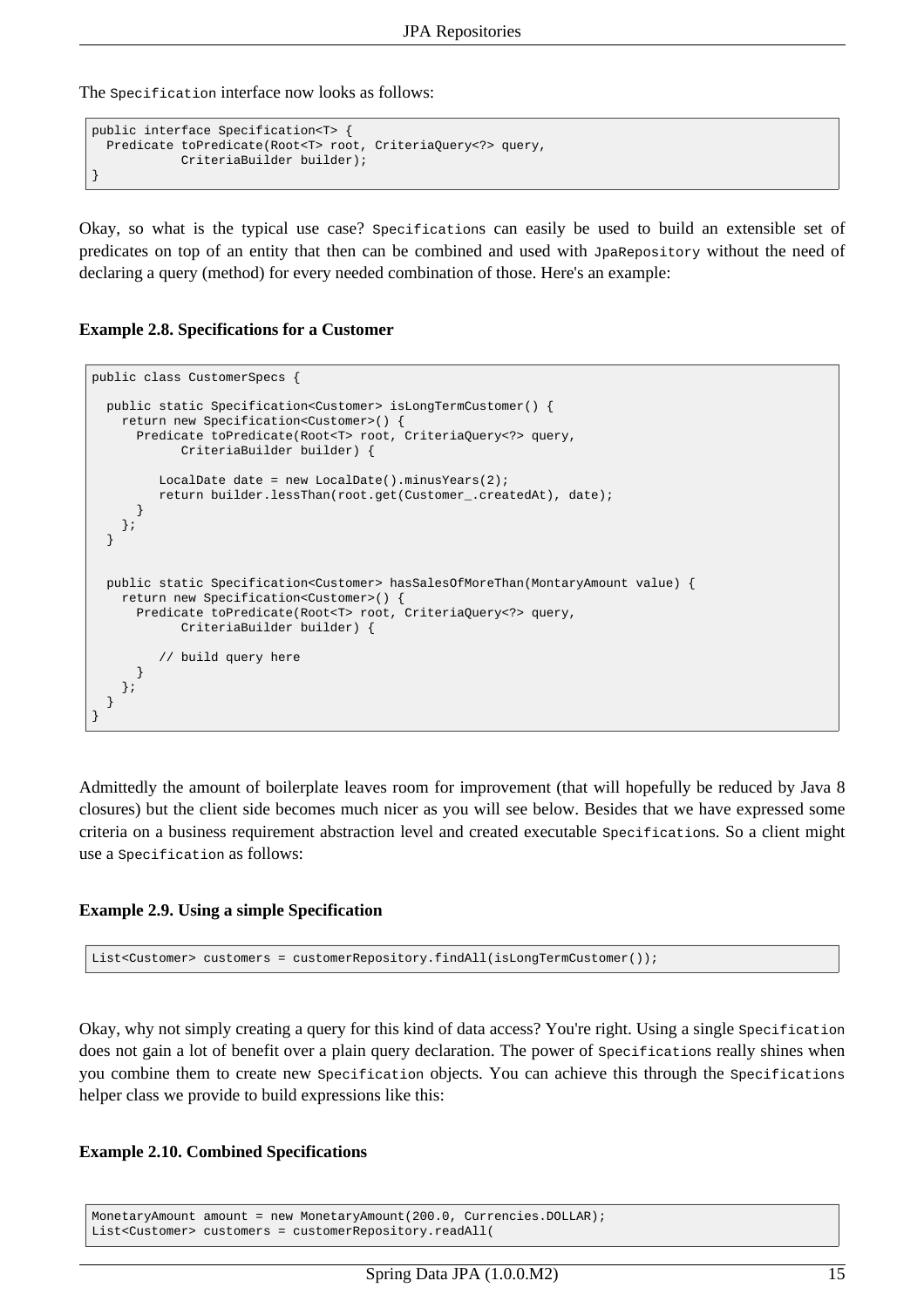```
where(isLongTermCustomer()).or(hasSalesOfMoreThan(amount)));
```
As you can see, Specifications offers some gluecode methods to chain and combine Specifications. Thus extending your data access layer is just a matter of creating new Specification implementations and combining them with ones already existing.

## <span id="page-18-0"></span>**2.3. Transactionality**

CRUD methods on repository instances are transactional by default. For reading operations the transaction configuration readonly flag is set to true, all others are configured with a plain  $\epsilon$ Transactional so that default transaction configuration applies. For details see JavaDoc of Repository. If you need to tweak transaction configuration for one of the methods declared in Repository simply redeclare the method in your repository interface as follows:

#### **Example 2.11. Custom transaction configuration for CRUD**

```
public interface UserRepository extends JpaRepository<User, Long> {
 @Override
 @Transactional(timeout = 10)
 public List<User> findAll();
  // Further query method declarations
}
```
This will cause the  $f_{\text{indAll}}(t)$  method to be executed with a timeout of 10 seconds and without the readonly flag.

Another possibility to alter transactional behaviour is using a facade or service implementation that typically covers more than one repository. Its purpose is to define transactional boundaries for non-CRUD operations:

#### **Example 2.12. Using a facade to define transactions for multiple repository calls**

```
@Service
class UserManagementImpl implements UserManagement {
 private final UserRepository userRepository;
 private final RoleRepository roleRepository;
 @Autowired
 public UserManagementImpl(UserRepository userRepository,
   RoleRepository roleRepository) {
   this.userRepository = userRepository;
   this.roleRepository = roleRepository;
  }
 @Transactional
 public void addRoleToAllUsers(String roleName) {
   Role role = roleRepository.findByName(roleName);
   for (User user : userRepository.readAll()) {
     user.addRole(role);
     userRepository.save(user);
    }
}
```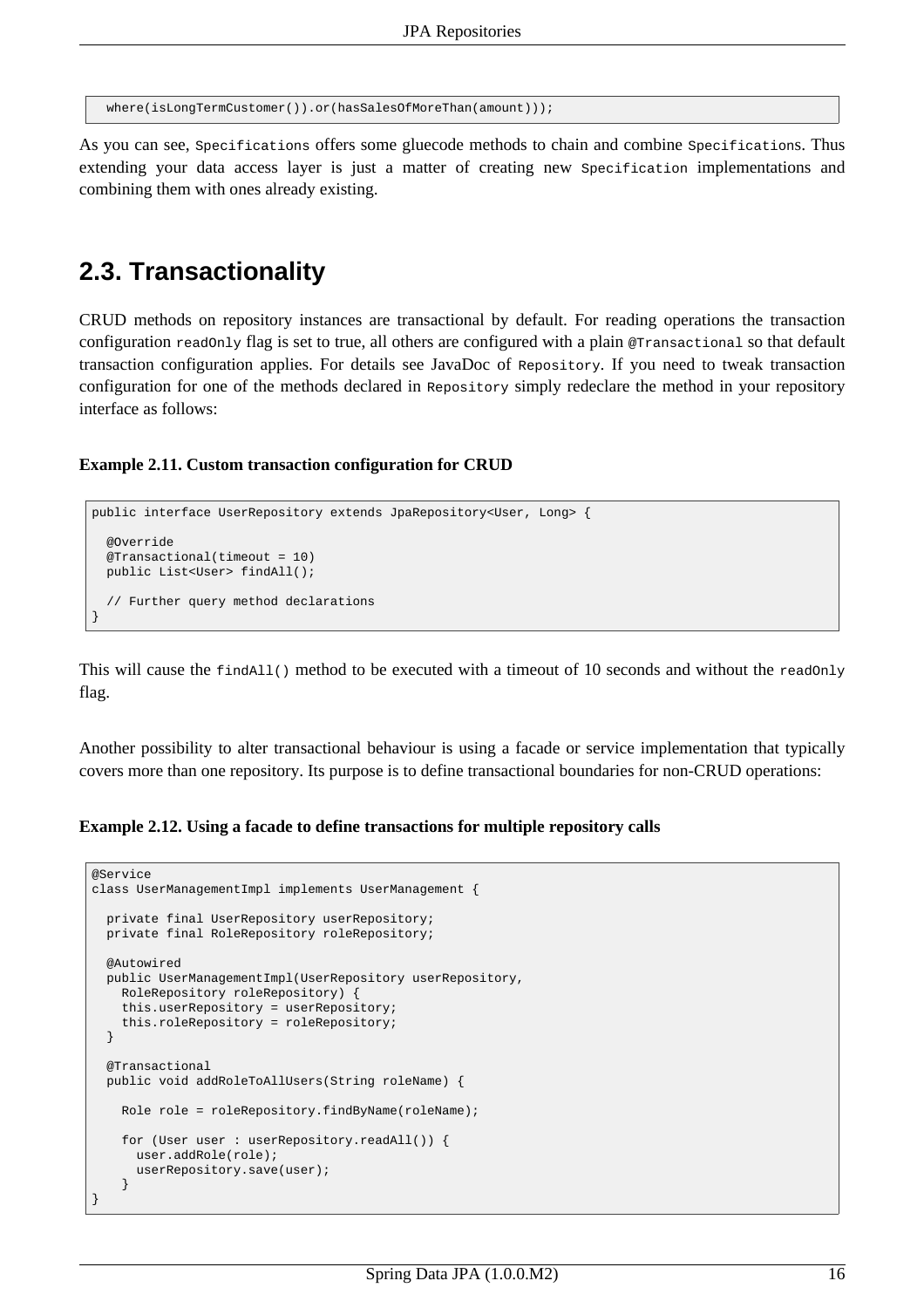This will cause call to addRoleToAllUsers(…) to run inside a transaction (participating in an existing one or create a new one if none already running). The transaction configuration at the repositories will be neglected then as the outer transaction configuration determines the actual one used. Note that you will have to activate <tx:annotation-driven /> explicitly to get annotation based configuration at facades working. The example above assumes you're using component scanning.

### <span id="page-19-0"></span>**2.3.1. Transactional query methods**

To let your query methods be transactional simply use @Transactional at the repository interface you define.

**Example 2.13. Using @Transactional at query methods**

```
@Transactional(readOnly = true)
public interface UserRepository extends JpaRepository<User, Long> {
 List<User> findByLastname(String lastname);
 @Modifying
 @Transactional
 @Query("delete from User u where u.active = false")
  void deleteInactiveUsers();
}
```
Typically you will use the readonly flag set to true as most of the query methods will be reading ones. In contrast to that deleteInactiveUsers() makes use of the @Modifying annotation and overrides the transaction configuration. Thus the method will be executed with readonly flag set to false.

#### **Note**

It's definitely reasonable to use transactions for read only queries as we can mark them as such by setting the readonly flag. This will not act as check that you do not trigger a manipulating query nevertheless (although some databases reject e.g. INSERT or UPDATE statements inside a transaction set to be read only) but gets propagated as hint to the underlying JDBC driver to do performance optimizations. Furthermore Spring will do some optimizations to the underlying JPA provider. E.g. when used with Hibernate the flush mode is set to NEVER when you configure a transaction as read only which causes Hibernate to skip dirty checks that gets quite noticeable on large object trees.

## <span id="page-19-1"></span>**2.4. Auditing**

Most applications will require some auditability for entities allowing to track creation date and user and modification date and user. Spring Data JPA provides facilities to add this audition information to entity transparently by AOP means. To take part in this functionality your domain classes have to implement a more advanced interface:

#### **Example 2.14. Auditable interface**

```
public interface Auditable<U, ID extends Serializable>
        extends Persistable<ID> {
    U getCreatedBy();
```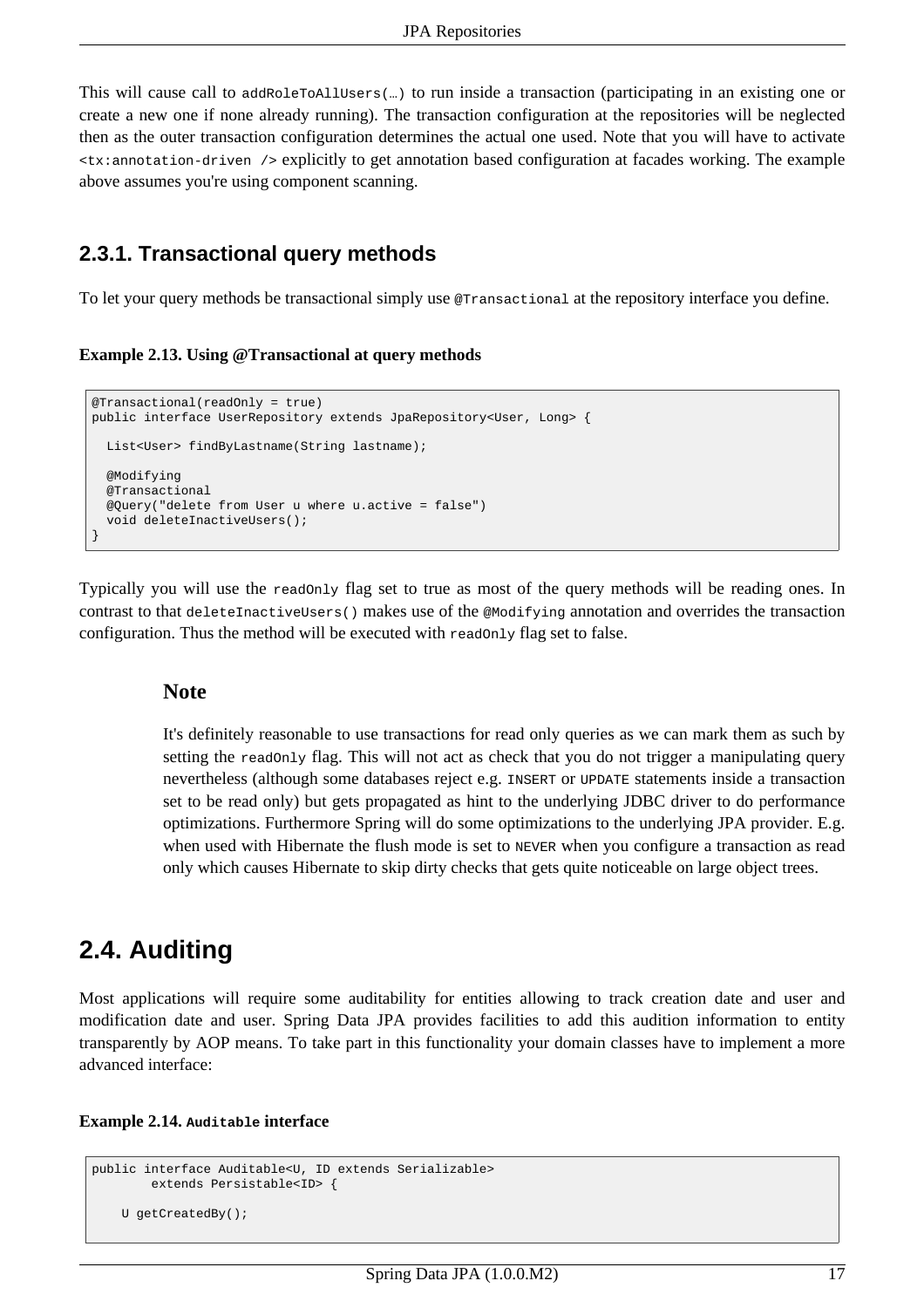```
void setCreatedBy(U createdBy);
   DateTime getCreatedDate();
   void setCreated(Date creationDate);
   U getLastModifiedBy();
   void setLastModifiedBy(U lastModifiedBy);
   DateTime getLastModifiedDate();
   void setLastModified(Date lastModifiedDate);
}
```
As you can see the modifying entity itself only has to be an entity. Mostly this will be some sort of User entity, so we chose U as parameter type.

#### **Note**

To minimize boilerplate code Spring Data JPA offers AbstractPersistable and AbstractAuditable base classes that implement and preconfigure entities. Thus you can decide to only implement the interface or enjoy more sophisticated support by extending the base class.

### **General auditing configuration**

Spring Data JPA ships with an entity listener that can be used to trigger capturing auditing information. So first you have to register the AuditingEntityListener inside your orm.xml to be used for all entities in your persistence contexts:

#### **Example 2.15. Auditing configuration orm.xml**

```
<persistence-unit-metadata>
 <persistence-unit-defaults>
   <entity-listeners>
     <entity-listener class="….data.jpa.domain.support.AuditingEntityListener" />
    </entity-listeners>
 </persistence-unit-defaults>
</persistence-unit-metadata>
```
Now activating auditing functionlity is just a matter of adding the Spring Data JPA auditing namespace element to your configuration:

#### **Example 2.16. Activating auditing in the Spring configuration**

<jpa:auditing auditor-aware-ref="yourAuditorAwareBean" />

As you can see you have to provide a bean that implements the AuditorAware interface which looks as follows:

#### **Example 2.17. AuditorAware interface**

public interface AuditorAware<T, ID extends Serializable> {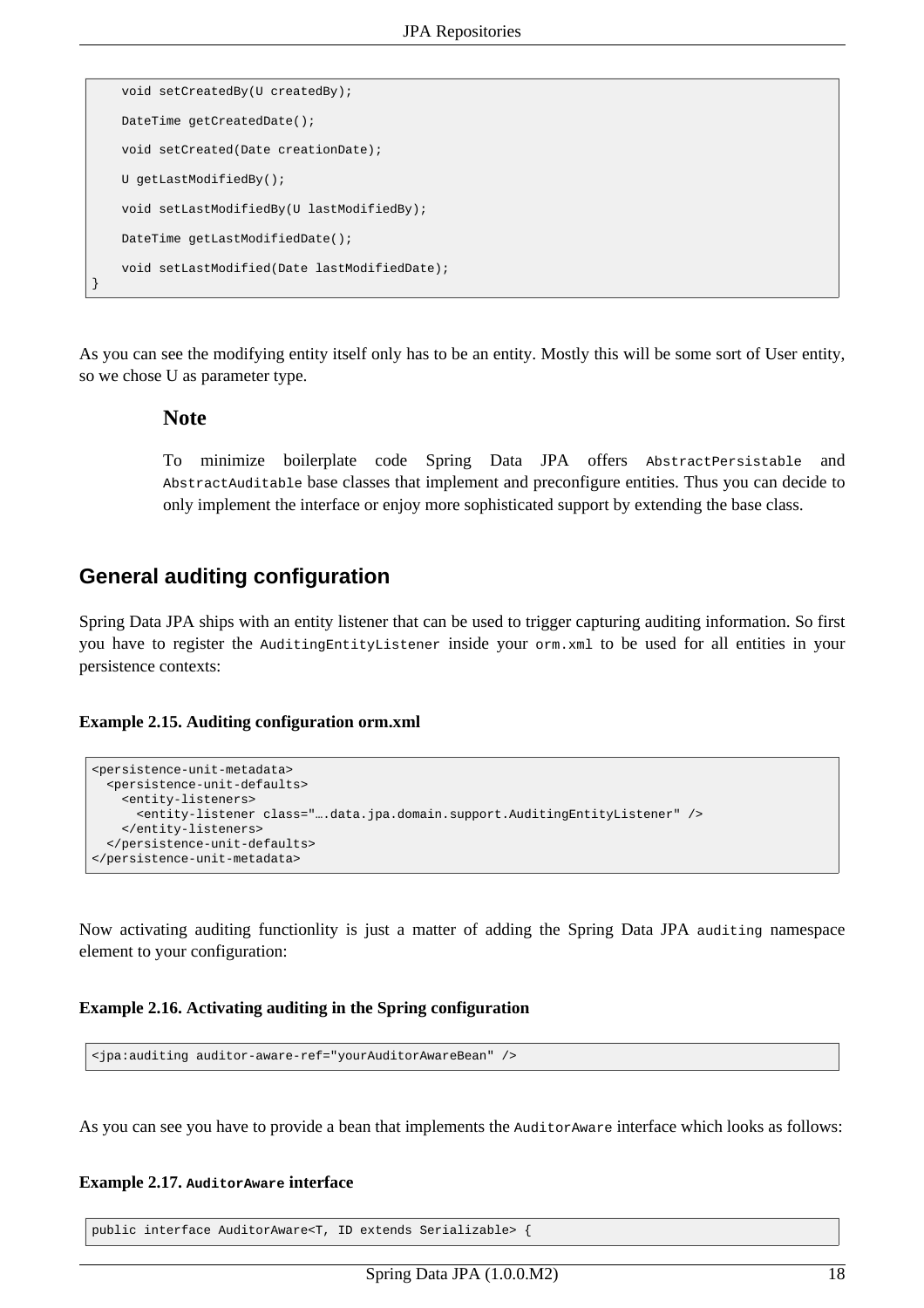```
T getCurrentAuditor();
```
}

Usually you will have some kind of authentication component in your application that tracks the user currently working with the system. This component should be AuditorAware and thus allow seemless tracking of the auditor.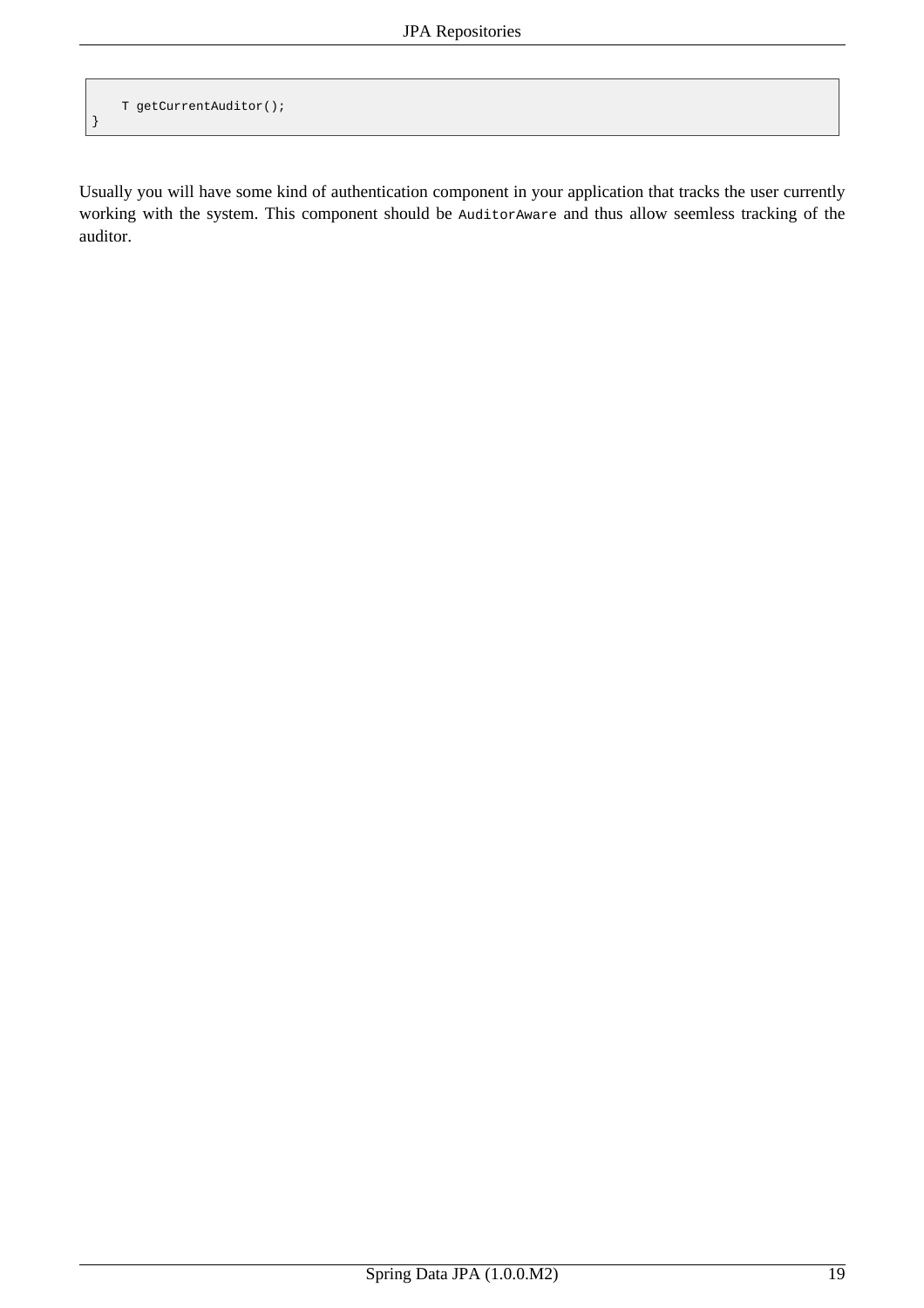# <span id="page-22-0"></span>**Part II. Appendix**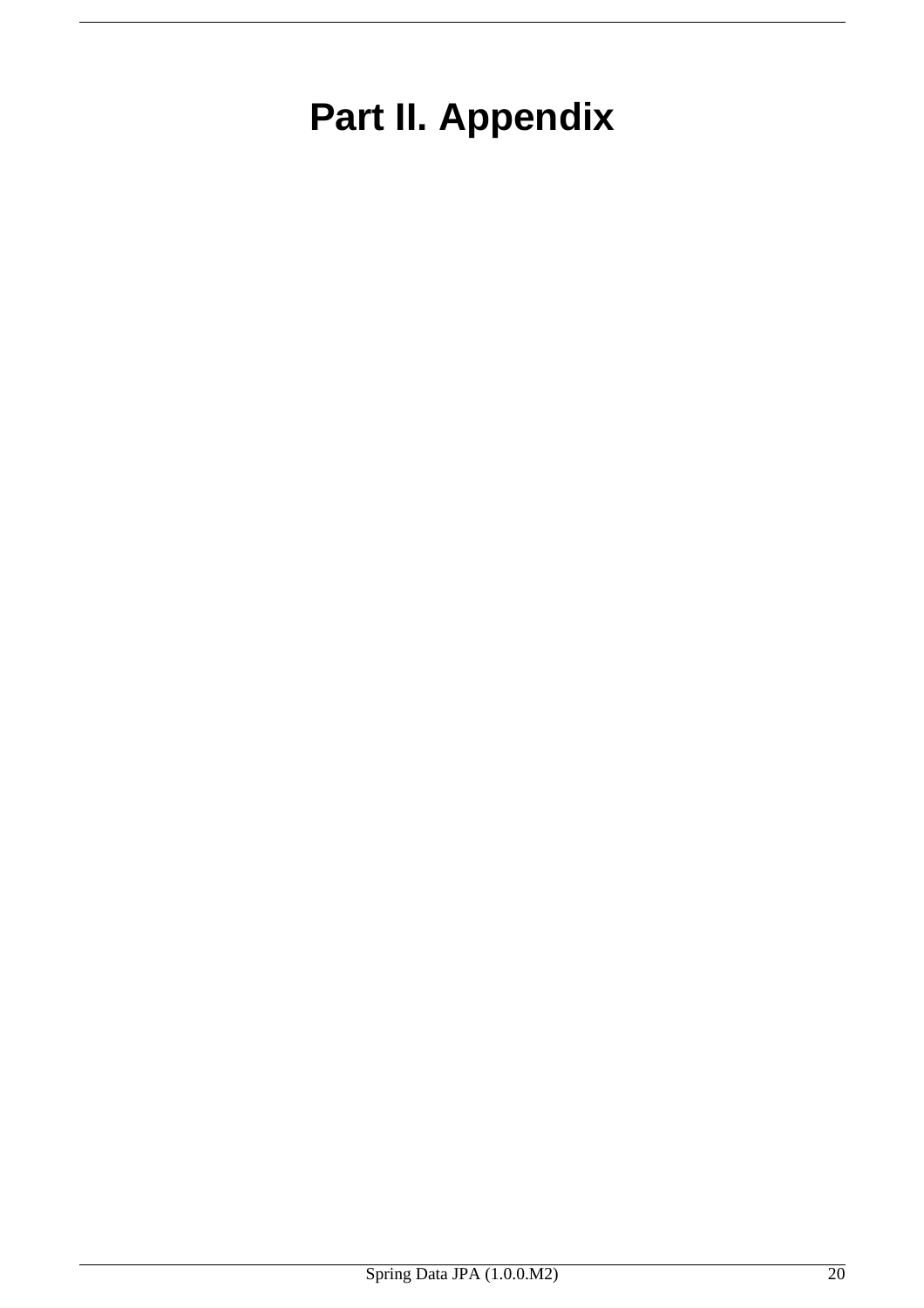# <span id="page-23-1"></span><span id="page-23-0"></span>**Appendix A. Namespace reference**

## **A.1. The <repositories /> element**

The <repositories /> element acts as container for <repository /> elements or can be left empty to trigger auto detection<sup>1</sup> of repository instances. Attributes defined for <repositories /> act are propagated to contained <repository /> elements but can be overridden of course.

#### **Table A.1. Attributes**

| <b>Name</b>             | <b>Description</b>                                                                                                                                                                                                                                                                                                                                                     |
|-------------------------|------------------------------------------------------------------------------------------------------------------------------------------------------------------------------------------------------------------------------------------------------------------------------------------------------------------------------------------------------------------------|
| base-package            | Defines the package to be used to be scanned for repository interfaces<br>extending *Repository (actual interface is determined by specific<br>Spring Data module) in auto detection mode. All packages below the<br>configured package will be scanned, too. In auto configuration mode (no<br>nested <repository></repository> elements) wildcards are also allowed. |
| repository-impl-postfix | Defines the postfix to autodetect custom repository implementations.<br>Classes whose names end with the configured postfix will be considered<br>as candidates. Defaults to Impl.                                                                                                                                                                                     |
| query-lookup-strategy   | Determines the strategy to be used to create finder queries. See ??? for<br>details. Defaults to create-if-not-found.                                                                                                                                                                                                                                                  |

## <span id="page-23-2"></span>**A.2. The <repository /> element**

The <repository /> element can contain all attributes of <repositories /> except base-package. This will result in overriding the values configured in the surrounding <repositories /> element. Thus here we will only document extended attributes.

#### **Table A.2. Attributes**

| id              | Defines the id of the bean the repository instance will be registered<br>under as well as the repository interface name. |
|-----------------|--------------------------------------------------------------------------------------------------------------------------|
| custom-impl-ref | Defines a reference to a custom repository implementation bean.                                                          |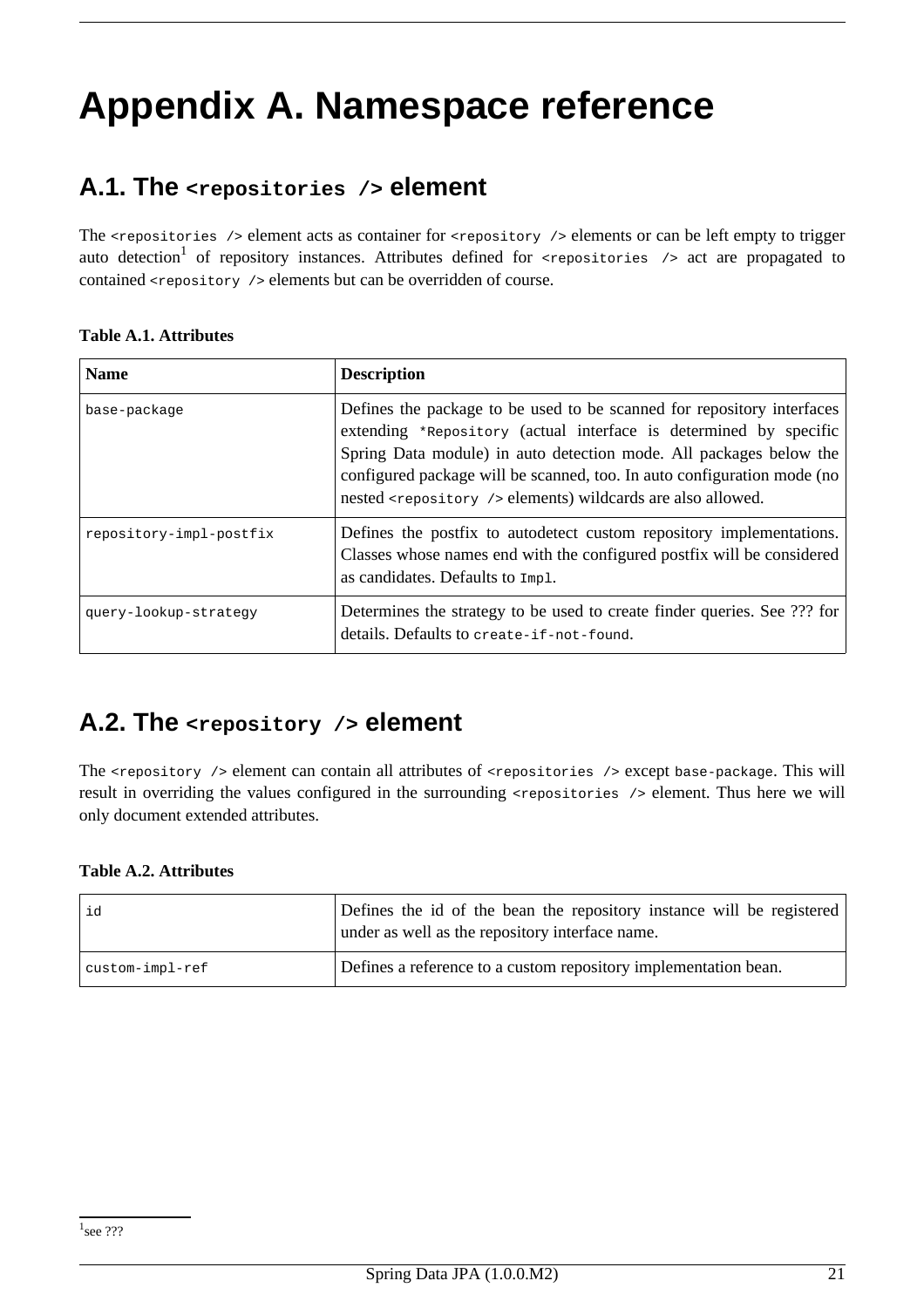# <span id="page-24-0"></span>**Appendix B. Frequently asked questions**

## **B.1. Common**

B.1.1.

I'd like to get more detailled logging information on what methods are called inside JpaRepository, e.g. How can I gain them?

You can make use of CustomizableTraceInterceptor provided by Spring:

```
<bean id="customizableTraceInterceptor" class="
 org.springframework.aop.interceptor.CustomizableTraceInterceptor">
 <property name="enterMessage" value="Entering $[methodName]($[arguments])"/>
 <property name="exitMessage" value="Leaving $[methodName](): $[returnValue]"/>
</bean>
<aop:config>
  <aop:advisor advice-ref="customizableTraceInterceptor"
   pointcut="execution(public * org.sfw.data.jpa.repository.JpaRepository+.*(..))"/>
</aop:config>
```
## **B.2. Infrastructure**

#### B.2.1.

Currently I have implemented a repository layer based on HibernateDaoSupport. I create a SessionFactory by using Spring's AnnotationSessionFactoryBean. How do I get Hades DAOs working in this environment.

You have to replace AnnotationSessionFactoryBean with the LocalContainerEntityManagerFactoryBean. Supposed you have registered it under entityManagerFactory you can reference it in you repositories based on HibernateDaoSupport as follows:

**Example B.1. Looking up a SessionFactory from an HibernateEntityManagerFactory**

```
<bean class="com.acme.YourDaoBasedOnHibernateDaoSupport">
 <property name="sessionFactory">
   <bean factory-bean="entityManagerFactory"
     factory-method="getSessionFactory" />
 </property>
</bean>
```
# **B.3. Auditing**

#### B.3.1.

I want to use Spring Data JPA auditing capabilities but have my database already set up to set modification and creation date on entities. How to prevent Hades to set the date programmatically.

Just use the set-dates attribute of the auditing namespace element to false.